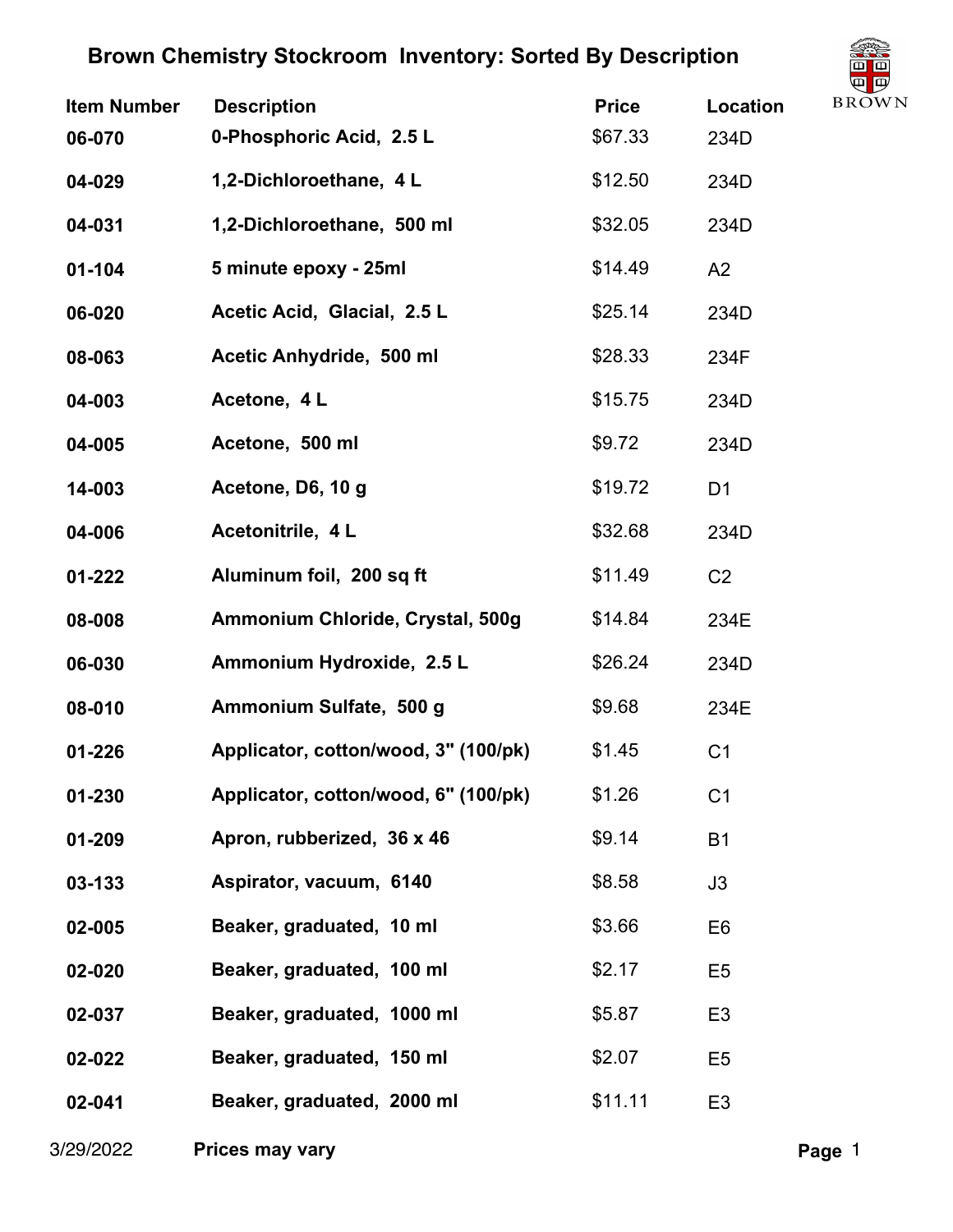

| <b>Item Number</b> | <b>Description</b>                  | <b>Price</b> | <b>Location</b> | $\smile$<br><b>BROW</b> |
|--------------------|-------------------------------------|--------------|-----------------|-------------------------|
| 02-026             | Beaker, graduated, 250 ml           | \$2.35       | E <sub>5</sub>  |                         |
| 02-010             | Beaker, graduated, 30 ml            | \$3.12       | E <sub>6</sub>  |                         |
| 02-028             | Beaker, graduated, 400 ml           | \$2.68       | E4              |                         |
| 02-043             | Beaker, graduated, 4000 ml          | \$33.61      | E <sub>3</sub>  |                         |
| 02-012             | Beaker, graduated, 50 ml            | \$3.12       | E <sub>6</sub>  |                         |
| 02-030             | Beaker, graduated, 600 ml           | \$3.25       | E <sub>4</sub>  |                         |
| 02-033             | Beaker, graduated, 800 ml           | \$6.56       | E4              |                         |
| 04-007             | Benzene, 4L                         | \$119.34     | 234D            |                         |
| 04-009             | Benzene, 500 ml                     | \$33.80      | 234D            |                         |
| 14-010             | Benzene, D6, 10 g                   | \$28.66      | D <sub>1</sub>  |                         |
| 01-261             | Bleach, Arocep Ultra Bleach, 1 gal  | \$2.25       | C <sub>1</sub>  |                         |
| 02-048             | Bottles, amber w/ dropper, 60 ml    | \$2.06       | E1              |                         |
| 02-063             | Bottles, amber, pulp-vinyl cap 2 oz | \$1.90       | E1              |                         |
| 02-067             | Bottles, amber, pulp-vinyl cap 4 oz | \$1.88       | E1              |                         |
| 02-070             | Bottles, amber, pulp-vinyl cap 8 oz | \$2.38       | E <sub>1</sub>  |                         |
| 02-075             | <b>BOTTLES, AMBER, TEFLON, 160Z</b> | \$4.03       | E1              |                         |
| 02-047             | Bottles, clear, 8 oz, Teflon cap    | \$3.17       | E1              |                         |
| 02-051             | Bottles, Fr. Sq., Teflon cap 1 oz   | \$2.03       | E <sub>2</sub>  |                         |
| 02-050             | Bottles, Fr. Sq., Teflon cap 1/2 oz | \$1.81       | E <sub>2</sub>  |                         |
| 02-061             | Bottles, Fr. Sq., Teflon cap 16 oz  | \$2.95       | E <sub>2</sub>  |                         |
| 02-054             | Bottles, Fr. Sq., Teflon cap 2 oz   | \$2.26       | E <sub>2</sub>  |                         |
| 02-056             | Bottles, Fr. Sq., Teflon cap 4 oz   | \$1.69       | E <sub>2</sub>  |                         |
| 02-059             | Bottles, Fr. Sq., Teflon cap 8 oz   | \$2.38       | E <sub>2</sub>  |                         |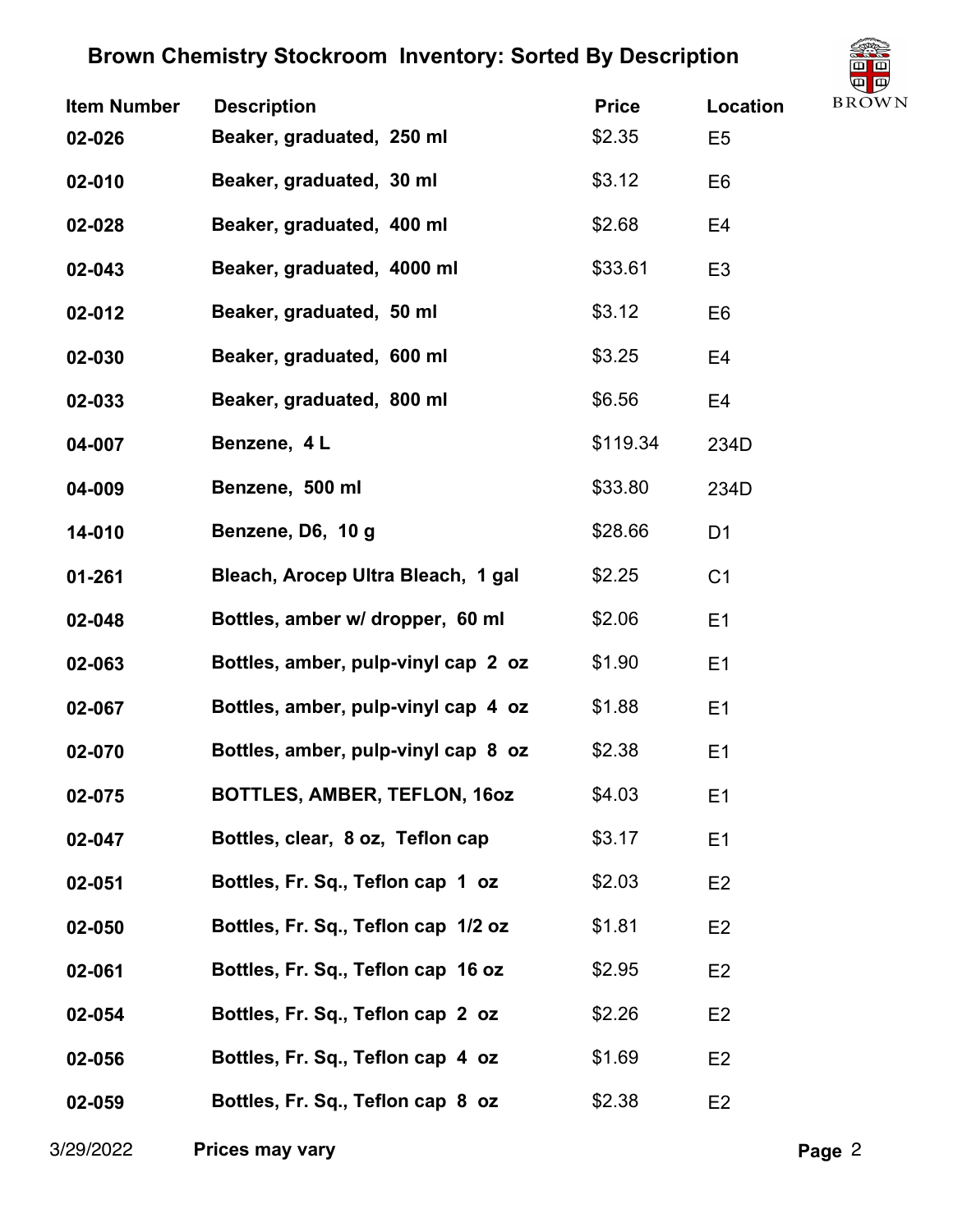

| <b>Item Number</b><br>03-166 | <b>Description</b><br>Bottles, plastic, 1 gal. w/ cap | <b>Price</b><br>\$3.57 | Location<br>J3 | ◡<br><b>BROW</b> |
|------------------------------|-------------------------------------------------------|------------------------|----------------|------------------|
| 03-160                       | Bottles, plastic, 32oz w/ cap                         | \$2.45                 | J1             |                  |
| 03-157                       | Bottles, wash, 1000 ml                                | \$3.11                 | J2             |                  |
| 03-150                       | Bottles, wash, 250 ml                                 | \$1.85                 | J2             |                  |
| 03-153                       | Bottles, wash, 500 ml                                 | \$2.28                 | J2             |                  |
| 02-079                       | Bottles, weighing, 40 x 80 mm                         | \$16.81                | F <sub>1</sub> |                  |
| 01-269                       | Branson, Ind. Strength cleaner                        | \$10.52                | B <sub>3</sub> |                  |
| 01-193                       | Brush, test tube, 11"                                 | \$1.08                 | <b>B1</b>      |                  |
| 01-191                       | Brush, test tube, 8"                                  | \$1.06                 | <b>B1</b>      |                  |
| 04-277                       | <b>Bulk, Acetone</b>                                  | \$9.05                 | 217            |                  |
| 04-275                       | <b>Bulk, Isopropanol</b>                              | \$23.33                | 217            |                  |
| 04-010                       | Butyl Alcohol, normal, 4L                             | \$56.75                | 234D           |                  |
| 08-015                       | Calcium Chloride, 500 g                               | \$41.71                | 234E           |                  |
| 01-260                       | Cans, metal w/lid, 1 gal                              | \$6.70                 | C <sub>1</sub> |                  |
| $01 - 049$                   | Cap plugs, 14/20, ea.                                 | \$0.07                 | A3             |                  |
| $01 - 050$                   | Cap plugs, 24/40, ea.                                 | \$0.01                 | A <sub>3</sub> |                  |
| 04-014                       | Carbon Disulfide, 500 ml                              | \$24.09                | 234D           |                  |
| $01 - 225$                   | Cheesecloth, ea. sheet                                | \$0.15                 | C <sub>1</sub> |                  |
| 01-006                       | China marker, black                                   | \$0.82                 | A <sub>3</sub> |                  |
| 01-005                       | China marker, red                                     | \$0.80                 | A3             |                  |
| 14-031                       | Chloroform w/ 0.05% TMS, 100 g                        | \$15.49                | D <sub>1</sub> |                  |
| 14-029                       | Chloroform w/ 1.0 % TMS, 100 g                        | \$13.50                | D <sub>1</sub> |                  |
| 04-022                       | Chloroform, 4L                                        | \$55.98                | 234D           |                  |
|                              |                                                       |                        |                |                  |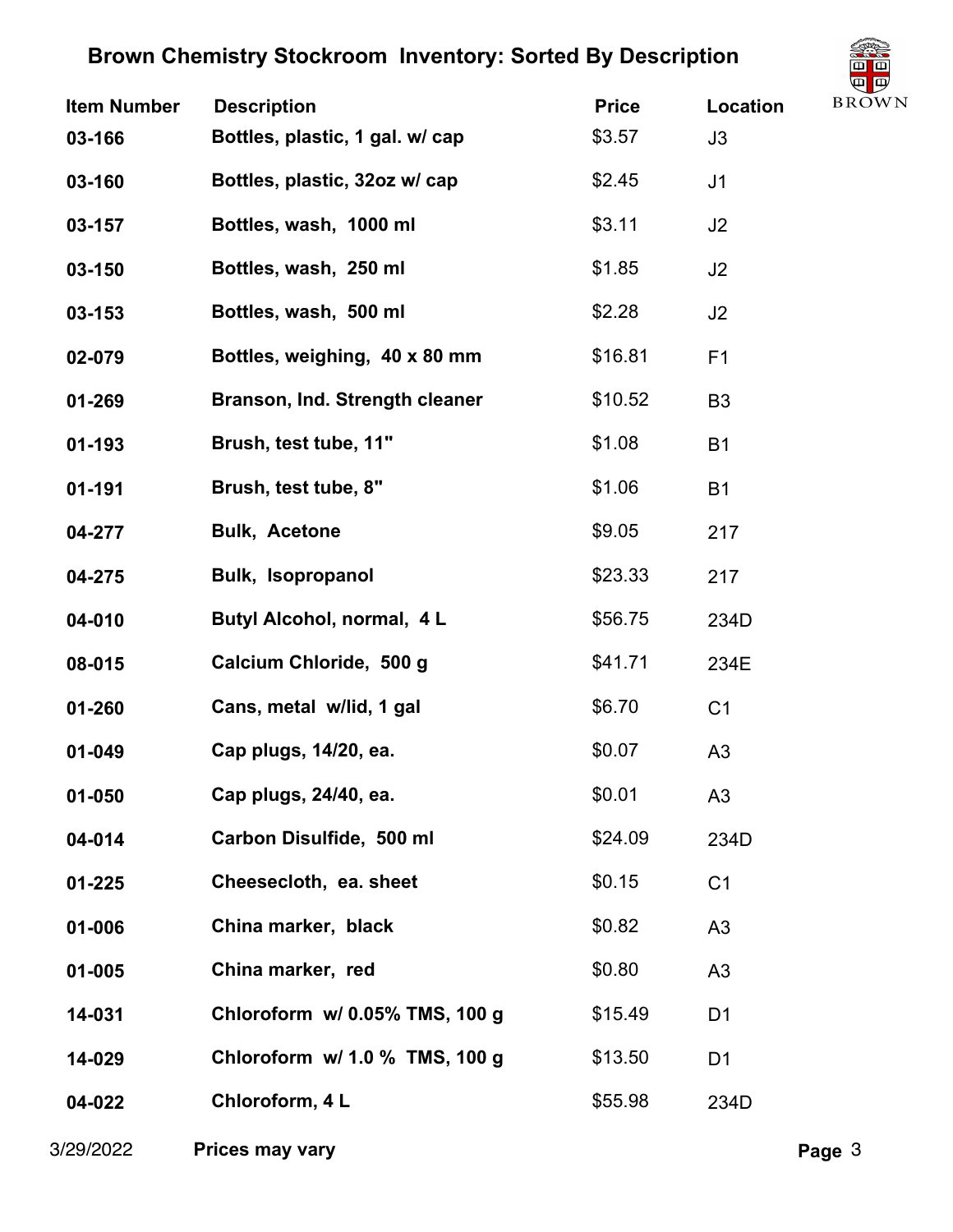

| <b>Item Number</b><br>04-024 | <b>Description</b><br>Chloroform, 500 ml | <b>Price</b><br>\$14.11 | $\searrow$<br><b>BROW</b><br><b>Location</b><br>234D |
|------------------------------|------------------------------------------|-------------------------|------------------------------------------------------|
| 14-022                       | Chloroform, D. 100 g                     | \$22.49                 | D <sub>1</sub>                                       |
| 03-380                       | Clamp, Hoffman, 3/8 - 3/4                | \$3.93                  | A2                                                   |
| 01-107                       | Clamp, Joint, plastic, 14/20 Yellow      | \$0.87                  | A2                                                   |
| $01 - 108$                   | Clamp, Joint, Plastic, 19/22 Blue        | \$1.08                  | A2                                                   |
| 01-109                       | Clamp, Joint, Plastic, 24/40 Green       | \$1.01                  | A2                                                   |
| 03-365                       | Clamp, vinyl, 2-prong                    | \$17.70                 | A2                                                   |
| 03-360                       | Clamp, vinyl, 3-prong                    | \$29.60                 | A2                                                   |
| $01 - 118$                   | Connector, T, 1/2"                       | \$0.96                  | A2                                                   |
| $01 - 115$                   | Connector, T, 1/4"                       | \$1.69                  | A2                                                   |
| $01 - 117$                   | Connector, T, 3/8"                       | \$2.66                  | A2                                                   |
| $01 - 123$                   | Connector, Y, 1/2"                       | \$0.96                  | A2                                                   |
| $01 - 119$                   | Connector, Y, 1/4"                       | \$2.01                  | A2                                                   |
| $01 - 121$                   | Connector, Y, 3/8"                       | \$2.28                  | A2                                                   |
| 02-300                       | Culture tubes, Boro. 12 x 75             | \$0.05                  | 13                                                   |
| 02-304                       | Culture tubes, Boro. 13 x 100            | \$0.03                  | $\overline{3}$                                       |
| 02-308                       | Culture tubes, Boro. 16 x 125            | \$0.05                  | $\overline{3}$                                       |
| 02-310                       | Culture tubes, Boro. 18 x 150            | \$0.09                  | 3                                                    |
| 01-063                       | Cuvettes, 4.5 ml                         | \$0.08                  | A2                                                   |
| 04-026                       | Cyclohexane, 4L                          | \$49.88                 | 234D                                                 |
| 04-028                       | Cyclohexane, 500 ml                      | \$11.84                 | 234D                                                 |
| 02-080                       | Cylinder, graduated, 10 ml               | \$11.22                 | F <sub>2</sub>                                       |
| 02-088                       | Cylinder, graduated, 100 ml              | \$16.57                 | F <sub>2</sub>                                       |
|                              |                                          |                         |                                                      |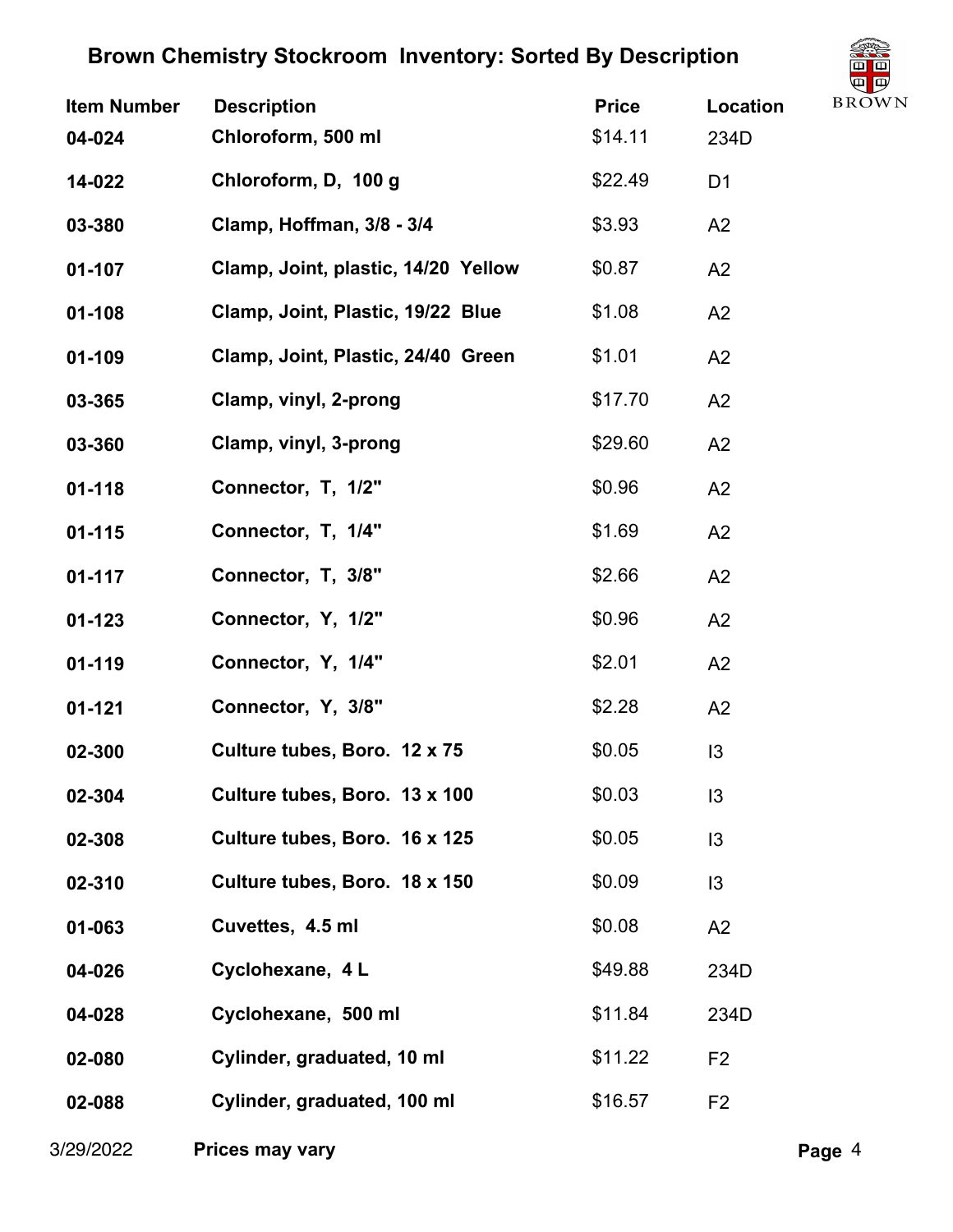

| <b>Item Number</b><br>02-095 | <b>Description</b><br>Cylinder, graduated, 1000 ml | <b>Price</b><br>\$45.84 | $\smile$<br><b>BROW</b><br><b>Location</b><br>F <sub>2</sub> |
|------------------------------|----------------------------------------------------|-------------------------|--------------------------------------------------------------|
| 02-082                       | Cylinder, graduated, 25 ml                         | \$12.08                 | F <sub>2</sub>                                               |
| 02-091                       | Cylinder, graduated, 250 ml                        | \$17.54                 | F <sub>2</sub>                                               |
| 02-085                       | Cylinder, graduated, 50 ml                         | \$8.94                  | F <sub>2</sub>                                               |
| 02-093                       | Cylinder, graduated, 500 ml                        | \$24.55                 | F <sub>2</sub>                                               |
| 14-035                       | Deuterium Oxide, 100 g                             | \$72.09                 | D <sub>1</sub>                                               |
| 04-042                       | Dimethyl Sulfoxide, 4 L                            | \$49.53                 | 234D                                                         |
| 04-044                       | Dimethyl Sulfoxide, 500 ml                         | \$16.20                 | 234D                                                         |
| 02-145                       | Dish, crystalizing, 100 x 50                       | \$17.32                 | F <sub>3</sub>                                               |
| 02-147                       | Dish, crystalizing, 125 x 65                       | \$34.22                 | F <sub>4</sub>                                               |
| 02-150                       | Dish, crystalizing, 150 x 75                       | \$49.49                 | F4                                                           |
| 02-153                       | Dish, crystalizing, 170 x 90                       | \$43.81                 | F <sub>4</sub>                                               |
| 02-155                       | Dish, crystalizing, 190 x 100                      | \$52.00                 | F <sub>4</sub>                                               |
| 02-138                       | Dish, crystalizing, 70 x 50                        | \$11.62                 | F <sub>3</sub>                                               |
| 02-141                       | Dish, crystalizing, 80 x 40                        | \$7.02                  | F <sub>3</sub>                                               |
| 02-143                       | Dish, crystalizing, 90 x 50                        | \$13.76                 | F <sub>3</sub>                                               |
| 14-037                       | DMSO, D6, 10 g (Dimethyl Sulfoxide)                | \$18.25                 | D <sub>1</sub>                                               |
| 08-062                       | Drierite, 8-mesh, 1 lb.                            | \$11.19                 | B <sub>3</sub>                                               |
| 03-134                       | Drying tube, 6201 (8")                             | \$1.95                  | J3                                                           |
| $01 - 242$                   | <b>Dust mask</b>                                   | \$0.81                  | D <sub>1</sub>                                               |
| 03-122                       | <b>Eppendorf Tubes, 1.5ml</b>                      | \$31.45                 | J7                                                           |
| 04-293                       | Ethanol 100 %                                      | \$14.46                 | 217                                                          |
| 04-300                       | Ethanol 100%, 1 pint                               | \$1.53                  | 217                                                          |
|                              |                                                    |                         |                                                              |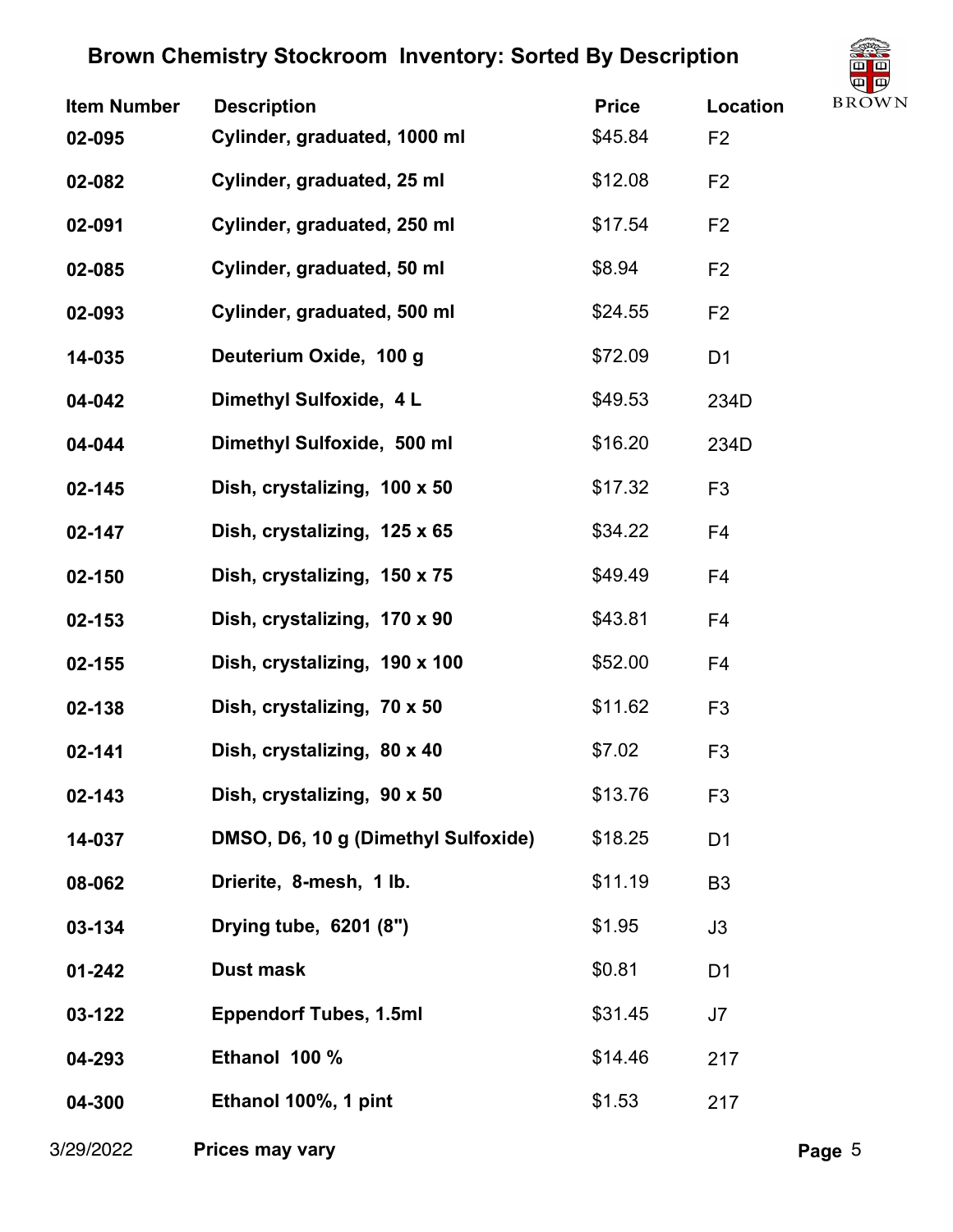

| <b>Item Number</b><br>04-046 | <b>Description</b><br>Ethyl Acetate, 4L | <b>Price</b><br>\$28.11 | $\cup$<br><b>BROW</b><br><b>Location</b><br>234D |
|------------------------------|-----------------------------------------|-------------------------|--------------------------------------------------|
| 04-048                       | Ethyl Acetate, 500 ml                   | \$16.99                 | 234D                                             |
| 04-050                       | Ethyl Ether 500 ml                      | \$18.89                 | 234D                                             |
| 04-052                       | Ethyl Ether, 4 L                        | \$60.68                 | 234D                                             |
| 01-287                       | <b>Extraction thimble, 33 X 80</b>      | \$1.32                  | C <sub>1</sub>                                   |
| $01 - 250$                   | <b>FACE SHIELD</b>                      | \$1.61                  | C <sub>1</sub>                                   |
| 03-104                       | Fiberglass, Pyrex, 1/2 LB               | \$41.16                 | A1                                               |
| 01-077                       | Filter adapter, 1                       | \$3.86                  | A2                                               |
| 01-078                       | Filter adapter, 2                       | \$3.70                  | A2                                               |
| 01-079                       | Filter adapter, 3                       | \$4.31                  | A2                                               |
| 01-080                       | Filter adapter, 4                       | \$4.92                  | A2                                               |
| 01-137                       | Filter paper, fluted                    | \$0.71                  | A <sub>1</sub>                                   |
| 03-310                       | Filter, water, fiber, 2 pk              | \$34.99                 | B <sub>3</sub>                                   |
| 01-267                       | FL 70, Detergent, 1L                    | \$40.25                 | B <sub>3</sub>                                   |
| 02-172                       | Flask, Erlenmeyer, 1000 ml              | \$5.42                  | F <sub>6</sub>                                   |
| 02-166                       | Flask, Erlenmeyer, 125 ml               | \$5.13                  | F <sub>5</sub>                                   |
| 02-174                       | Flask, Erlenmeyer, 2000 ml              | \$13.83                 | F <sub>6</sub>                                   |
| 02-161                       | Flask, Erlenmeyer, 25 ml                | \$4.21                  | F <sub>5</sub>                                   |
| 02-168                       | Flask, Erlenmeyer, 250 ml               | \$2.53                  | F <sub>5</sub>                                   |
| 02-176                       | Flask, Erlenmeyer, 4000 ml              | \$51.54                 | F <sub>6</sub>                                   |
| 02-164                       | Flask, Erlenmeyer, 50 ml                | \$2.51                  | F <sub>5</sub>                                   |
| 02-170                       | Flask, Erlenmeyer, 500 ml               | \$3.06                  | F <sub>5</sub>                                   |
| 07-163                       | Flask, Evap, (Rec), 1N, 14/20, 100 ml   | \$7.83                  | H <sub>2</sub>                                   |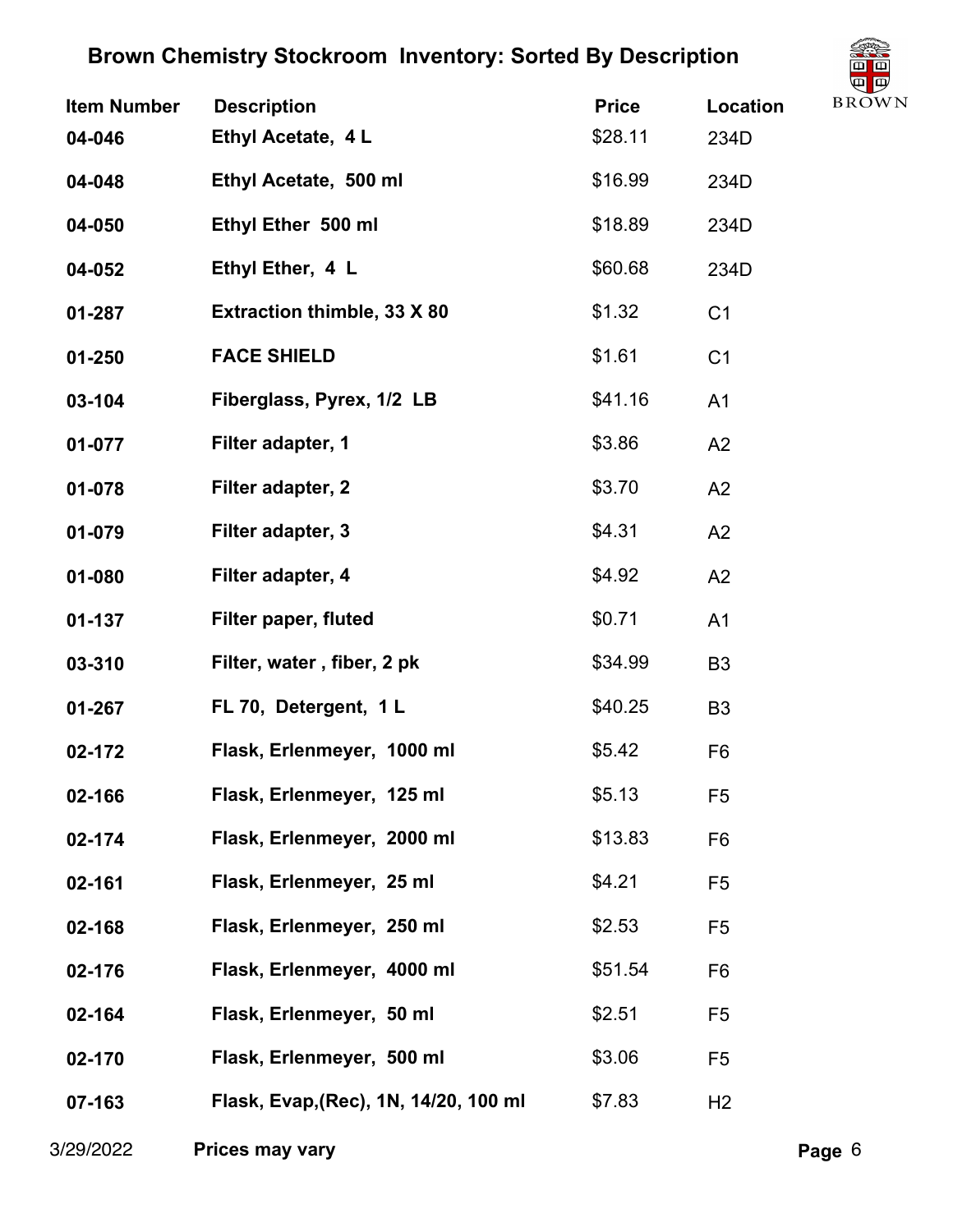

| <b>Item Number</b> | <b>Description</b>                   | <b>Price</b> | $\cup$<br><b>BROW</b><br><b>Location</b> |
|--------------------|--------------------------------------|--------------|------------------------------------------|
| 07-165             | Flask, Evap, (Rec) 1N, 14/20, 200 ml | \$16.93      | H <sub>2</sub>                           |
| 07-157             | Flask, Evap, (Rec) 1N, 14/20, 50 ml  | \$9.83       | H <sub>2</sub>                           |
| 07-172             | Flask, Evap, (Rec) 1N, 14/20, 500 ml | \$18.09      | H <sub>2</sub>                           |
| 07-168             | Flask, Evap, (Rec) 1N, 24/40, 200 ml | \$11.86      | H <sub>2</sub>                           |
| 02-196             | Flask, filtering, 1000 ml            | \$23.57      | G <sub>3</sub>                           |
| 02-190             | Flask, filtering, 125 ml             | \$22.58      | G <sub>4</sub>                           |
| 02-198             | Flask, filtering, 2000 ml            | \$57.69      | G <sub>3</sub>                           |
| 02-178             | Flask, filtering, 25 ml              | \$19.07      | G <sub>4</sub>                           |
| 02-192             | Flask, filtering, 250 ml             | \$19.90      | G <sub>4</sub>                           |
| 02-204             | Flask, filtering, 4000 ml            | \$75.96      | G <sub>3</sub>                           |
| 02-180             | Flask, filtering, 50 ml              | \$14.04      | G4                                       |
| 02-194             | Flask, filtering, 500 ml             | \$18.17      | G <sub>4</sub>                           |
| 07-119             | Flask, pear, 1N, 14/20, 10 ml        | \$9.43       | H1                                       |
| 07-133             | Flask, pear, 1N, 14/20, 100 ml       | \$8.13       | H1                                       |
| 07-124             | Flask, pear, 1N, 14/20, 25 ml        | \$14.79      | H1                                       |
| 07-136             | Flask, pear, 1N, 14/20, 250 ml       | \$15.10      | H1                                       |
| 07-111             | Flask, pear, 1N, 14/20, 5 ml         | \$9.32       | H1                                       |
| 07-126             | Flask, pear, 1N, 14/20, 50 ml        | \$15.45      | H1                                       |
| 07-176             | Flask, R-B, 1N, 14/20, 10 ml         | \$4.50       | H <sub>3</sub>                           |
| 07-202             | Flask, R-B, 1N, 14/20, 100 ml        | \$3.81       | H <sub>3</sub>                           |
| 07-177             | Flask, R-B, 1N, 14/20, 25 ml         | \$6.32       | H <sub>3</sub>                           |
| 07-210             | Flask, R-B, 1N, 14/20, 250 ml        | \$6.88       | H4                                       |
| 07-174             | Flask, R-B, 1N, 14/20, 5 ml          | \$6.72       | H <sub>3</sub>                           |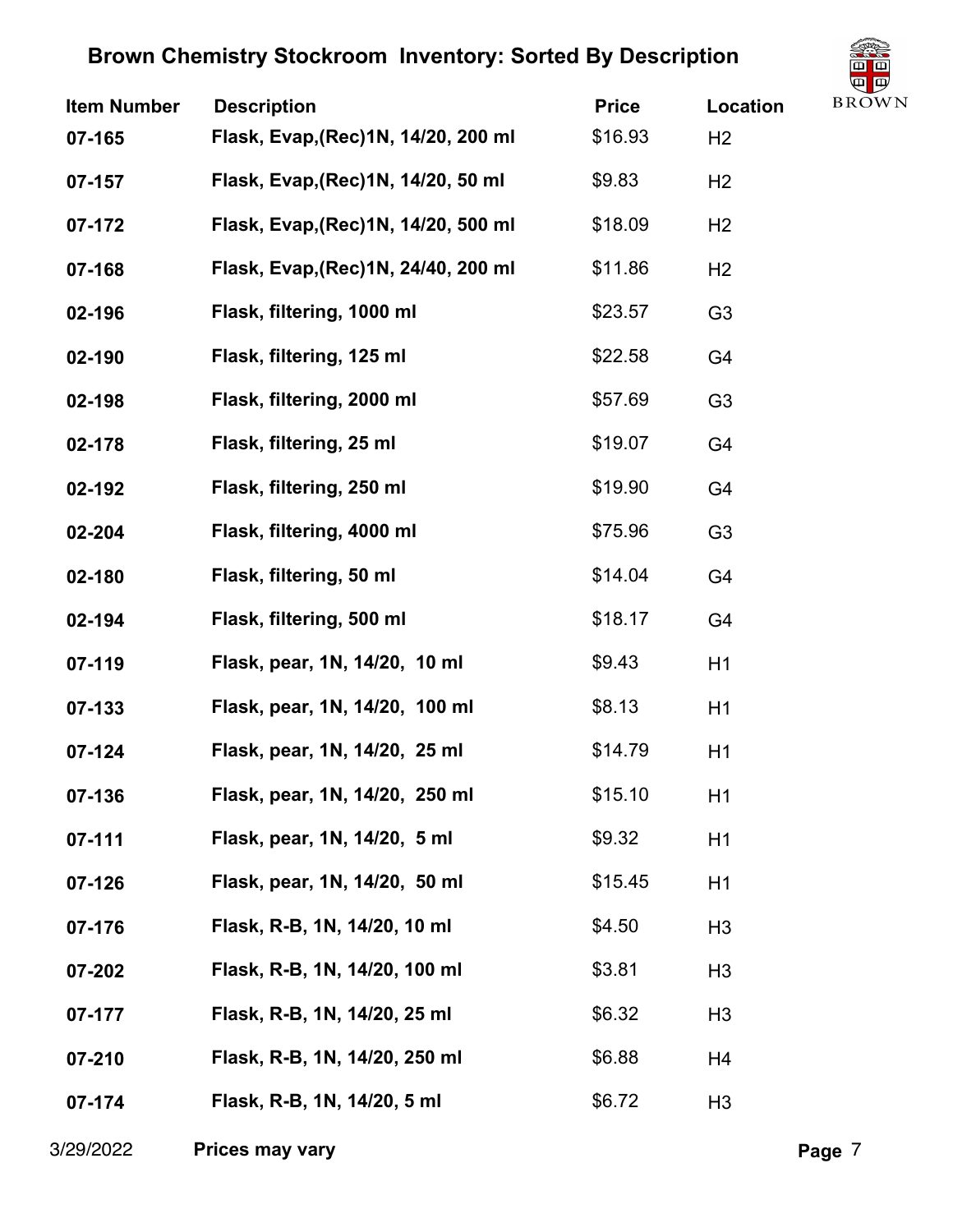

| <b>Item Number</b><br>07-195 | <b>Description</b><br>Flask, R-B, 1N, 14/20, 50 ml | <b>Price</b><br>\$7.02 | $\smile$<br><b>BROW</b><br><b>Location</b><br>H <sub>3</sub> |
|------------------------------|----------------------------------------------------|------------------------|--------------------------------------------------------------|
| 07-215                       | Flask, R-B, 1N, 14/20, 500 ml                      | \$9.38                 | H4                                                           |
| 07-205                       | Flask, R-B, 1N, 24/40, 100 ml                      | \$4.25                 | H <sub>3</sub>                                               |
| 07-188                       | Flask, R-B, 1N, 24/40, 25 ml                       | \$6.90                 | H <sub>3</sub>                                               |
| 07-213                       | Flask, R-B, 1N, 24/40, 250 ml                      | \$7.48                 | H4                                                           |
| 07-197                       | Flask, R-B, 1N, 24/40, 50 ml                       | \$7.55                 | H3                                                           |
| 07-217                       | Flask, R-B, 1N, 24/40, 500 ml                      | \$10.63                | H <sub>4</sub>                                               |
| 07-240                       | Flask, R-B, 2N, 14/20, 100 ml                      | \$16.42                | H <sub>5</sub>                                               |
| 07-250                       | Flask, R-B, 2N, 14/20, 250 ml                      | \$37.60                | H <sub>5</sub>                                               |
| 07-257                       | Flask, R-B, 2N, 14/20, 500 ml                      | \$40.76                | H <sub>6</sub>                                               |
| 07-230                       | Flask, R-B, 2N, 14/20, 10 ml                       | \$23.94                | H <sub>5</sub>                                               |
| 07-236                       | Flask, R-B, 2N, 14/20, 25 ml                       | \$15.90                | H <sub>5</sub>                                               |
| 07-224                       | Flask, R-B, 2N, 14/20, 5 ml                        | \$19.00                | H <sub>5</sub>                                               |
| 07-238                       | Flask, R-B, 2N, 14/20, 50 ml                       | \$17.83                | H <sub>5</sub>                                               |
| 07-243                       | Flask, R-B, 2N, 24/40, 100 ml                      | \$22.38                | H <sub>5</sub>                                               |
| 07-252                       | Flask, R-B, 2N, 24/40, 250 ml                      | \$22.95                | H6                                                           |
| 07-259                       | Flask, R-B, 2N, 24/40, 500 ml                      | \$24.18                | H <sub>6</sub>                                               |
| 02-208                       | Flask, volumetric, 10 ml                           | \$15.94                | G <sub>2</sub>                                               |
| 02-214                       | Flask, volumetric, 100 ml                          | \$15.43                | G <sub>2</sub>                                               |
| 02-220                       | Flask, volumetric, 1000 ml                         | \$41.70                | G <sub>2</sub>                                               |
| 02-210                       | Flask, volumetric, 25 ml                           | \$9.27                 | G <sub>2</sub>                                               |
| 02-216                       | Flask, volumetric, 250 ml                          | \$25.22                | G <sub>2</sub>                                               |
| 02-206                       | Flask, volumetric, 5 ml                            | \$14.79                | G <sub>2</sub>                                               |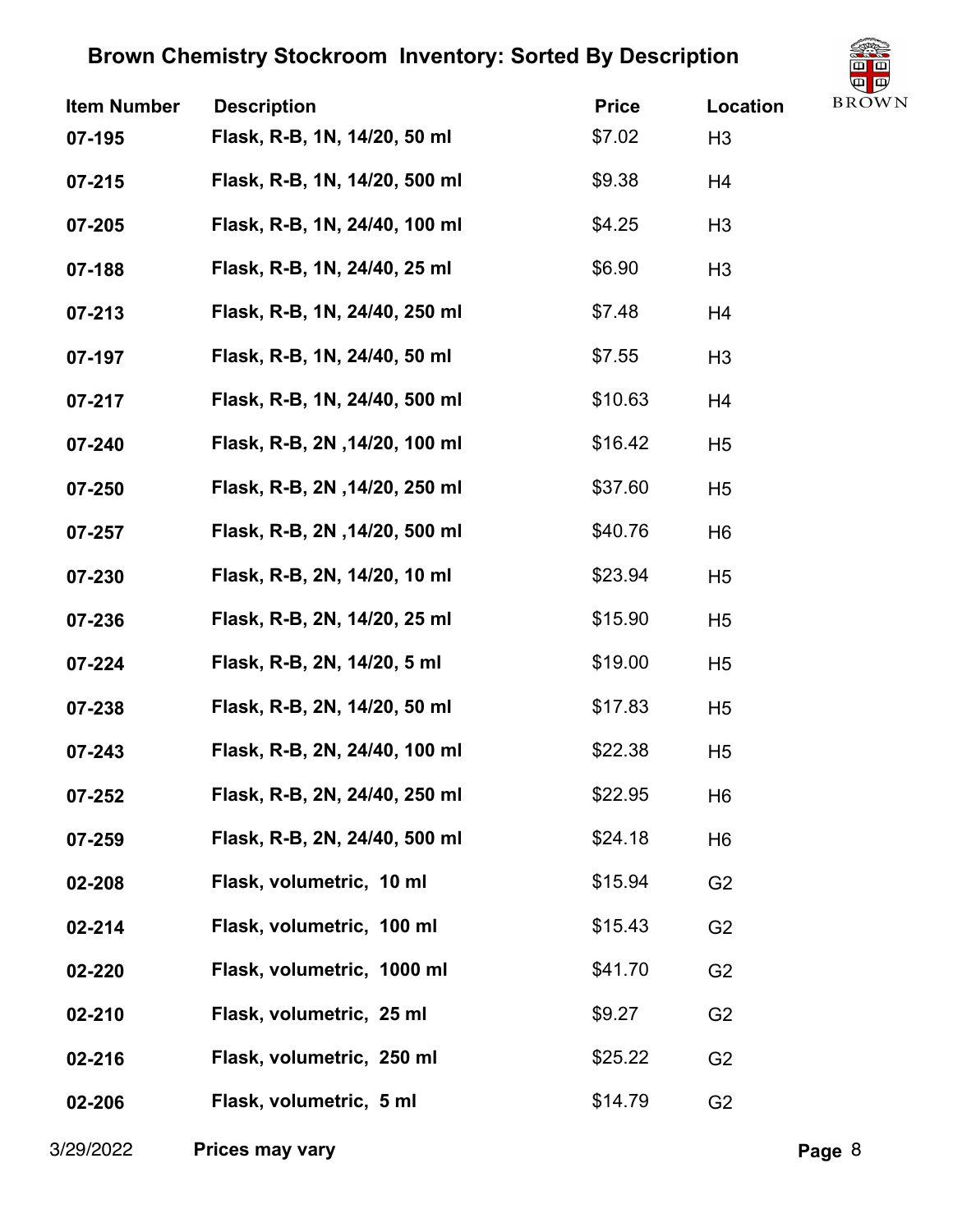

| <b>Item Number</b><br>02-212 | <b>Description</b><br>Flask, volumetric, 50 ml | <b>Price</b><br>\$11.14 | ╰┻<br><b>BROW</b><br>Location<br>G <sub>2</sub> |
|------------------------------|------------------------------------------------|-------------------------|-------------------------------------------------|
| 02-218                       | Flask, volumetric, 500 ml                      | \$40.43                 | G <sub>2</sub>                                  |
| 04-281                       | Flushing oil, 1 gal                            | \$53.18                 | 234D                                            |
| 06-090                       | Formic Acid, 500 ml                            | \$27.00                 | 234D                                            |
| 02-232                       | Funnel, Buchner, 15 ml-C                       | \$11.69                 | $\vert$ 1                                       |
| 02-237                       | Funnel, Buchner, 15 ml-F                       | \$12.33                 | $\vert$ 1                                       |
| 02-235                       | Funnel, Buchner, 15 ml-M                       | \$13.18                 | $\vert$ 1                                       |
| 02-230                       | Funnel, Buchner, 2 ml-C                        | \$16.87                 | 1                                               |
| 02-243                       | Funnel, Buchner, 30 ml-C                       | \$15.48                 | $\vert$ 1                                       |
| 02-244                       | Funnel, Buchner, 30 ml-F                       | \$15.45                 | 1                                               |
| 02-240                       | Funnel, Buchner, 30 ml-M                       | \$15.39                 | 1                                               |
| 02-247                       | Funnel, long stem, 100 mm                      | \$10.94                 | 2                                               |
| 02-245                       | Funnel, long stem, 65 mm                       | \$7.52                  | 2                                               |
| 02-257                       | Funnel, separatory, 125 ml                     | \$25.00                 | 2                                               |
| 02-260                       | Funnel, separatory, 250 ml                     | \$45.88                 | 2                                               |
| 02-263                       | Funnel, separatory, 500 ml                     | \$56.71                 | 12                                              |
| 02-255                       | Funnel, separatory, 60 ml                      | \$29.84                 | 2                                               |
| 02-249                       | Funnel, short stem, 65 mm                      | \$9.22                  | 2                                               |
| 03-095                       | Glove bag, 27 X 27                             | \$42.34                 | J2                                              |
| 01-167                       | Gloves nitrile - L                             | \$17.27                 | A <sub>5</sub>                                  |
| 01-164                       | Gloves nitrile - M                             | \$19.98                 | A <sub>5</sub>                                  |
| 01-165                       | Gloves nitrile - S                             | \$19.96                 | A <sub>5</sub>                                  |
| 01-168                       | Gloves nitrile - XL                            | \$19.96                 | A <sub>5</sub>                                  |
|                              |                                                |                         |                                                 |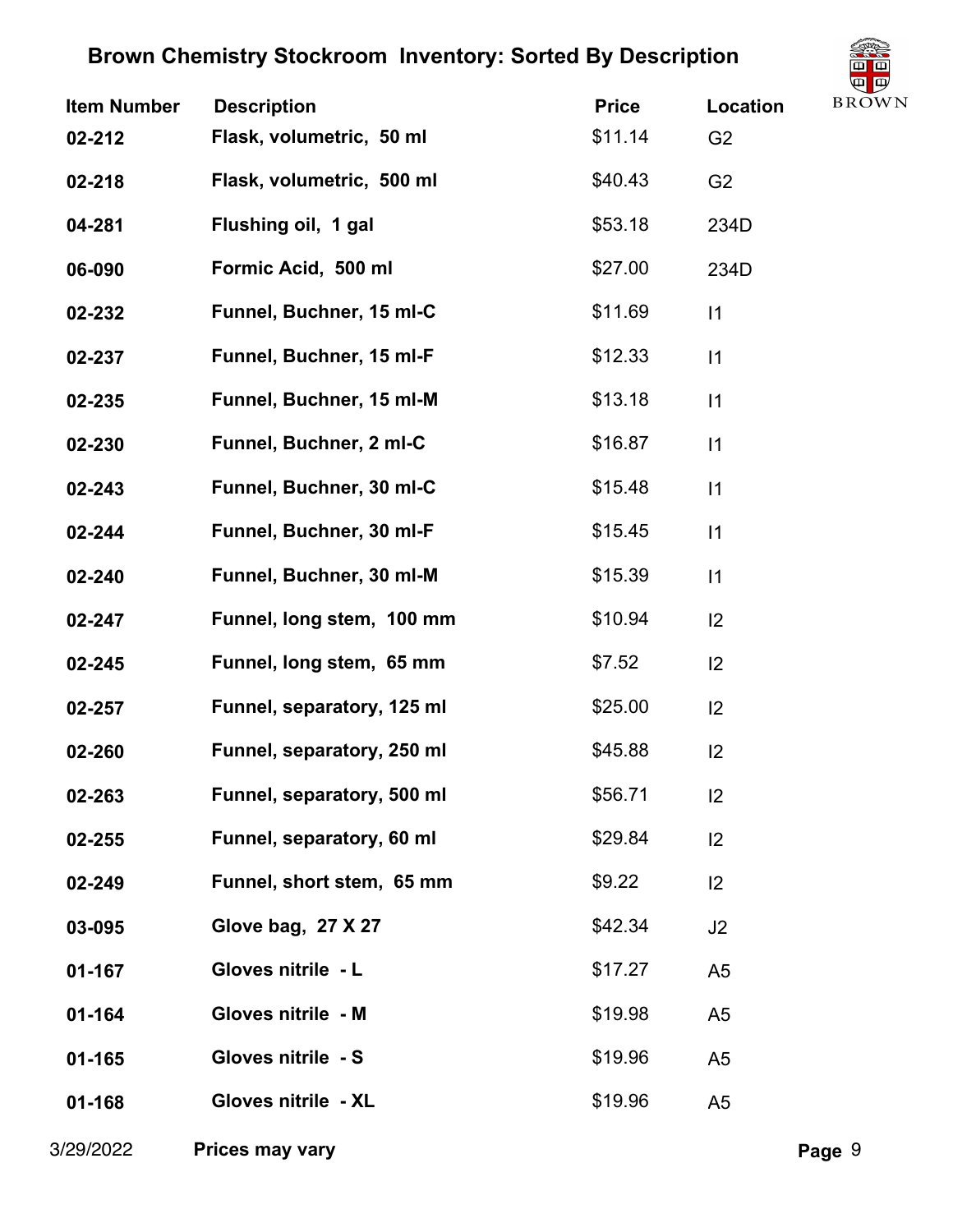

| <b>Item Number</b> | <b>Description</b>                             | <b>Price</b> | <b>BROW</b><br>Location |
|--------------------|------------------------------------------------|--------------|-------------------------|
| 01-166             | Gloves nitrile - XS                            | \$19.96      | A <sub>5</sub>          |
| 01-180             | Gloves, cotton inspection, pair                | \$1.04       | B <sub>2</sub>          |
| 01-003             | Gloves, latex - L                              | \$9.55       | A <sub>5</sub>          |
| 01-002             | Gloves, latex - M                              | \$9.55       | A <sub>5</sub>          |
| $01 - 001$         | Gloves, latex - S                              | \$9.76       | A <sub>5</sub>          |
| $01 - 171$         | Gloves, nitrile, Reusable L, 9                 | \$2.16       | <b>B1</b>               |
| 01-170             | Gloves, nitrile, Reusable M, 8                 | \$2.02       | <b>B1</b>               |
| 01-169             | Gloves, nitrile, Reusable S, 7                 | \$2.99       | <b>B1</b>               |
| 01-172             | Gloves, nitrile, Reusable XL, 10               | \$1.76       | <b>B1</b>               |
| $01 - 101$         | Grease, high vacuum, Dow Corning               | \$25.43      | A2                      |
| 01-093             | Grease, type H, 25 g - Apeizon                 | \$161.00     | A2                      |
| 01-097             | Grease, type M, 25 g - Apeizon                 | \$68.45      | A2                      |
| 04-055             | Hexanes, 4L                                    | \$20.21      | 234D                    |
| 04-057             | Hexanes, 500 ml                                | \$12.16      | 234D                    |
| $01 - 105$         | Hose clamps 1A527, 1A529, 5X443, 5X444, \$1.15 |              | A2                      |
| 06-050             | Hydrochloric Acid, 2.5 L                       | \$20.36      | 234D                    |
| 08-001             | Hydrogen Peroxide 30% 500 ml                   | \$25.18      | 234E                    |
| $01 - 213$         | Kimwipes 15 x 17                               | \$6.57       | C <sub>2</sub>          |
| $01 - 212$         | Kimwipes 4 x 8                                 | \$2.30       | C <sub>2</sub>          |
| 02-001-XL          | Lab coats - OPEN CUFF - Extra Large            | \$30.40      | 234A                    |
| 02-001-XS          | Lab coats - OPEN CUFF - Extra Small            | \$30.25      | 234A                    |
| $02-001-L$         | Lab coats - OPEN CUFF - Large                  | \$25.00      | 234A                    |
| $02 - 001 - M$     | Lab coats - OPEN CUFF - Medium                 | \$25.00      | 234A                    |
|                    |                                                |              |                         |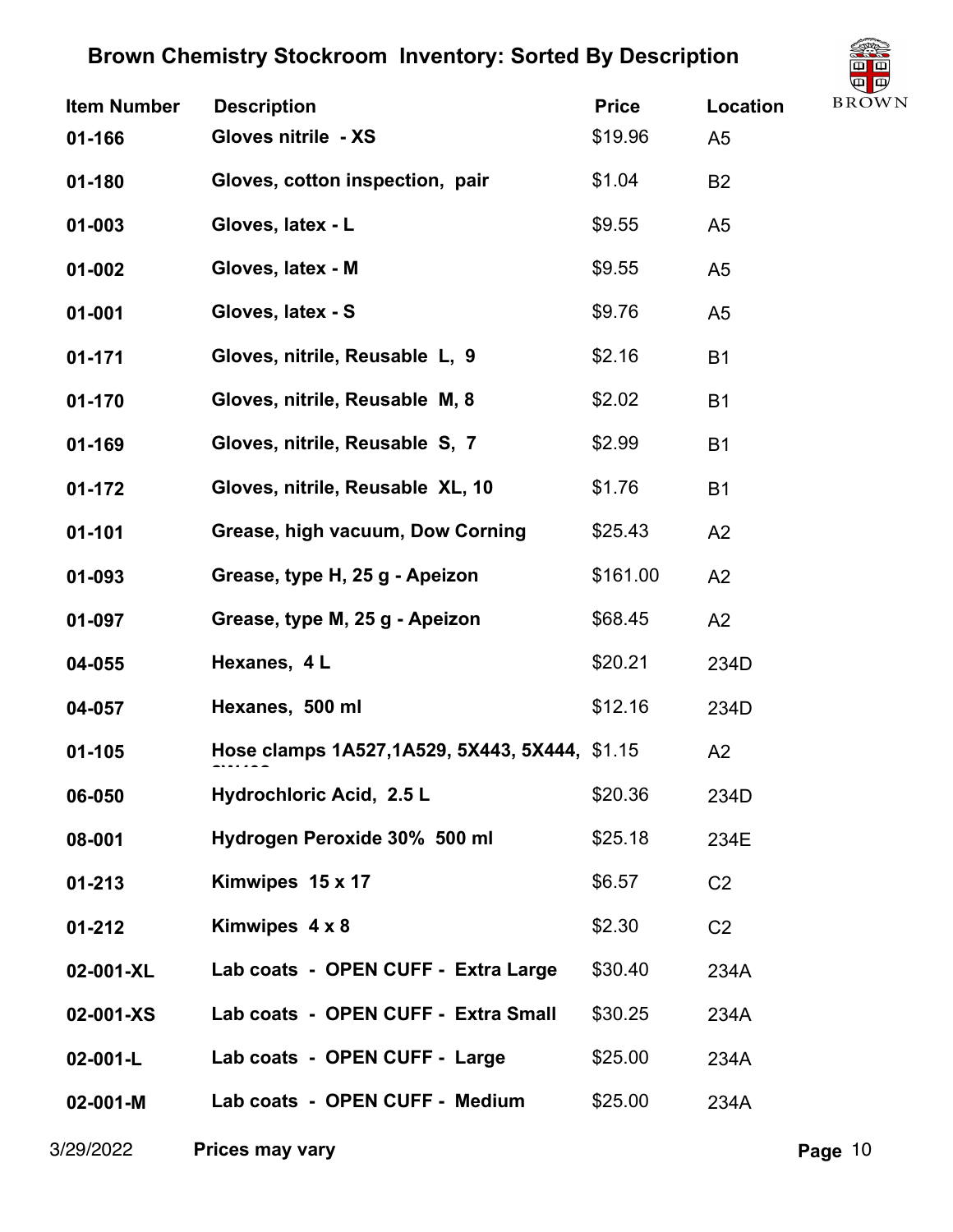

| <b>Description</b>                  | <b>Price</b>                  | $\subset \mathbb{R}$<br><b>BROW</b><br>Location |
|-------------------------------------|-------------------------------|-------------------------------------------------|
|                                     |                               | 234A                                            |
| Lanyard, for safety glasses         | \$2.30                        | C <sub>1</sub>                                  |
| Lens paper, Tiffen (FKA - Kodak)    | \$2.76                        | A <sub>1</sub>                                  |
| Lens paper, 4 X 6"                  | \$0.82                        | A <sub>1</sub>                                  |
| Lighter, replacement flints         | \$0.48                        | A2                                              |
| Lighter, Spark                      | \$3.76                        | A2                                              |
| Magnesium Sulfate, 500 g            | \$23.68                       | 234E                                            |
| Mailer w / lid, 6 X 2"              | \$1.79                        | C <sub>1</sub>                                  |
| Medicine dropper, 1 ml              | \$0.28                        | A2                                              |
| Methanol - (Methyl Alcohol), 500 ml | \$12.86                       | 234D                                            |
| Methanol D4, 10 g                   | \$37.72                       | D <sub>1</sub>                                  |
| Methanol, 4 L                       | \$22.79                       | 234D                                            |
| Methyl Ethyl Ketone, 4 L            | \$20.29                       | 234D                                            |
| Methyl Ethyl Ketone, 500 ml         | \$9.64                        | 234D                                            |
| Methylene Chloride D2, 10 g         | \$42.95                       | D <sub>1</sub>                                  |
| Methylene Chloride, 4 L             | \$35.00                       | 234D                                            |
| Methylene Chloride, 500 ml          | \$15.76                       | 234D                                            |
| Micropipette, 5 UL (pack of 250)    | \$59.92                       | A <sub>3</sub>                                  |
| Micropipette, 10 UL (pack of 250)   | \$50.21                       | A3                                              |
| Micropipette, 100 UL (pack of 250)  | \$37.74                       | A3                                              |
| Micropipette, 25 UL (pack of 250)   | \$41.47                       | A <sub>3</sub>                                  |
| Micropipette, 50 UL (pack of 250)   | \$41.47                       | A3                                              |
| Microscope slides, 1" x 3"          | \$7.45                        | A <sub>1</sub>                                  |
|                                     | Lab coats - OPEN CUFF - Small | \$25.00                                         |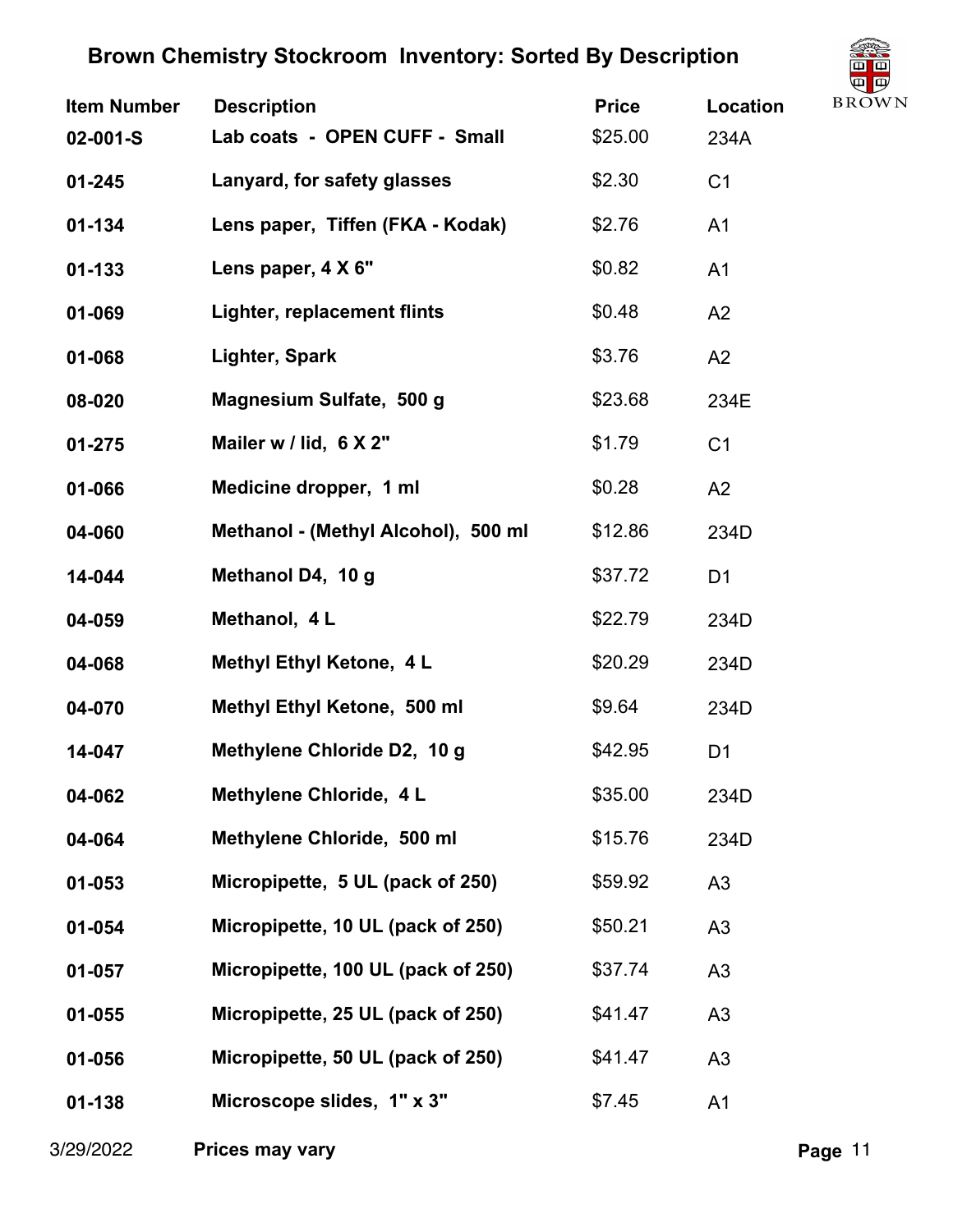

| <b>Item Number</b><br>08-059 | <b>Description</b><br>Molecular Sieve, 4A, 500 g | <b>Price</b><br>\$50.71 | Location<br>B <sub>3</sub> | 72<br><b>BROW</b> |
|------------------------------|--------------------------------------------------|-------------------------|----------------------------|-------------------|
| 08-060                       | Molecular Sieves, 5A, 500 g                      | \$49.88                 | B <sub>3</sub>             |                   |
| 04-079                       | N-Propyl Alcohol, 4L                             | \$60.24                 | 234D                       |                   |
| 04-080                       | N-Propyl Alcohol, 500 ml                         | \$5.13                  | 234D                       |                   |
| 04-033                       | N, N, Dimethylformamide, 4 L                     | \$35.30                 | 234D                       |                   |
| 04-037                       | N, N, Dimethylformamide, 500ml                   | \$16.13                 | 234D                       |                   |
| 09-068                       | Needle, disposable, 18G x 1.5"                   | \$0.05                  | 234C                       |                   |
| 09-081                       | Needle, disposable, 18G x 3"                     | \$0.24                  | 234C                       |                   |
| 09-070                       | Needle, disposable, 22G x 1.5"                   | \$0.07                  | 234C                       |                   |
| 09-082                       | Needle, disposable, 22G x 3"                     | \$0.19                  | 234C                       |                   |
| 06-060                       | Nitric Acid, 2.5 L                               | \$22.51                 | 234D                       |                   |
| 14-081                       | NMR tube cap, 10mm                               | \$0.25                  | D <sub>1</sub>             |                   |
| 14-078                       | NMR tube cap, 3mm                                | \$0.25                  | D <sub>1</sub>             |                   |
| 14-073                       | NMR tube, RB, 20mm X 7"                          | \$37.80                 | D <sub>1</sub>             |                   |
| 14-069                       | NMR tube, RB, 300mhz, 10mm X 7"                  | \$18.53                 | D <sub>1</sub>             |                   |
| 14-062                       | NMR tube, RB, 300mhz, 5 mm x 7"                  | \$11.40                 | D <sub>1</sub>             |                   |
| 14-066                       | NMR tube, RB, 400mhz, 5 mm x 7"                  | \$13.46                 | D <sub>1</sub>             |                   |
| 14-067                       | NMR tube, RB, 600mhz, 5 mm x 7"                  | \$9.04                  | D <sub>1</sub>             |                   |
| $01 - 258$                   | Pans, plastic, 7 qt: Not Solvent                 | \$0.85                  | C <sub>2</sub>             |                   |
| $01 - 217$                   | Parafilm, 4" x 125'                              | \$24.36                 | C <sub>2</sub>             |                   |
| 04-071                       | Pentane, 4 L                                     | \$63.89                 | 234D                       |                   |
| 06-010                       | <b>Perchloric Acid, 1 LB</b>                     | \$76.18                 | 234D                       |                   |
| 02-139                       | Petri, Dish, 60 x 15 mm                          | \$6.81                  | F <sub>1</sub>             |                   |
|                              |                                                  |                         |                            |                   |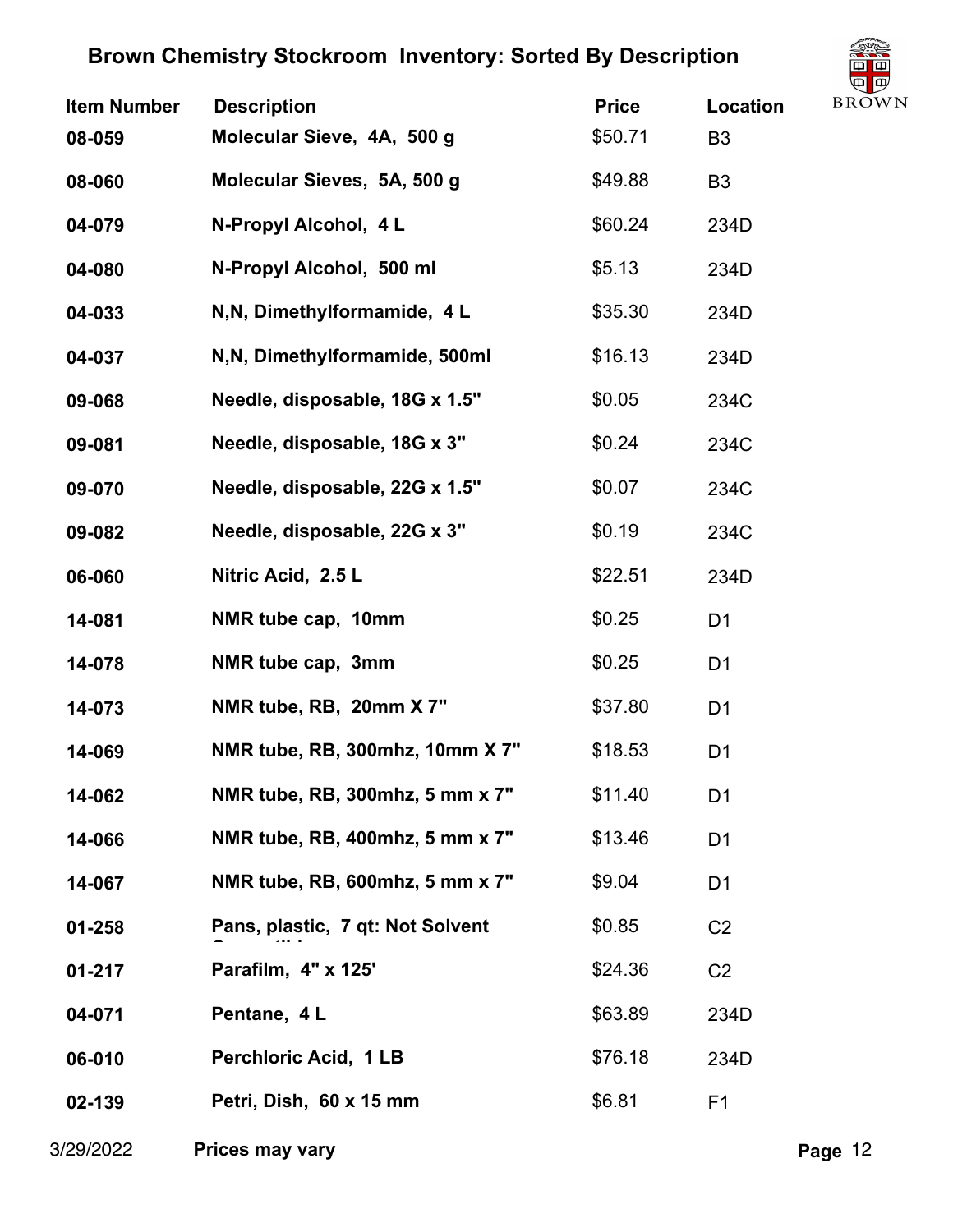

| <b>Item Number</b><br>$01 - 022$ | <b>Description</b><br>PH paper, 1 to 11 | <b>Price</b><br>\$5.39 | <b>Location</b><br>A <sub>3</sub> | $\smile$<br><b>BROW</b> |
|----------------------------------|-----------------------------------------|------------------------|-----------------------------------|-------------------------|
| $01 - 025$                       | Pipet bulb, 2 ml (latex)                | \$0.15                 | A3                                |                         |
| 03-126                           | Pipet tips, RT 20, 200UL (yellow)       | \$2.30                 | J7                                |                         |
| 03-129                           | Pipet tips, RT 200, 1000UL (blue)       | \$2.87                 | J7                                |                         |
| 01-207                           | Pipet, past., 9"                        | \$6.94                 | J <sub>6</sub>                    |                         |
| $01 - 210$                       | Pipet, past., Boro, 5 3/4"              | \$10.59                | J <sub>6</sub>                    |                         |
| $01 - 205$                       | Pipet, past., Boro, 9"                  | \$5.22                 | J <sub>6</sub>                    |                         |
| 02-273                           | Pipets, serological, 10X1/10            | \$0.24                 | 1                                 |                         |
| 02-272                           | Pipets, serological, 2X1/100            | \$0.25                 | 1                                 |                         |
| 02-274                           | Pipets, serological, 5X1/10             | \$0.24                 | 1                                 |                         |
| 02-277                           | Pipets, volumetric, 1 ml                | \$5.36                 | 1                                 |                         |
| 02-280                           | Pipets, volumetric, 2 ml                | \$5.36                 | 1                                 |                         |
| 02-286                           | Pipets, volumetric, 5 ml                | \$6.94                 | 1                                 |                         |
| $01 - 223$                       | Plastic wrap, clear                     | \$3.49                 | A7                                |                         |
| 01-075                           | Policeman, rubber, medium               | \$0.34                 | A2                                |                         |
| 08-025                           | Potassium Carbonate, anhydrous, 500g    | \$52.62                | 234E                              |                         |
| 08-031                           | Potassium Chloride, 500 g               | \$17.25                | 234E                              |                         |
| 08-035                           | Potassium Hydroxide, 500 g              | \$31.64                | 234E                              |                         |
| 04-075                           | Pyridine, 4 L                           | \$42.57                | 234D                              |                         |
| 04-077                           | Pyridine, 500 ml                        | \$42.49                | 234D                              |                         |
| $01 - 111$                       | Quick disconnect, A-1/4"                | \$1.83                 | A2                                |                         |
| $01 - 113$                       | Quick disconnect, B-3/8"                | \$2.54                 | A2                                |                         |
| 01-256                           | Rags, cotton cloth                      | \$0.50                 | C <sub>1</sub>                    |                         |
|                                  |                                         |                        |                                   |                         |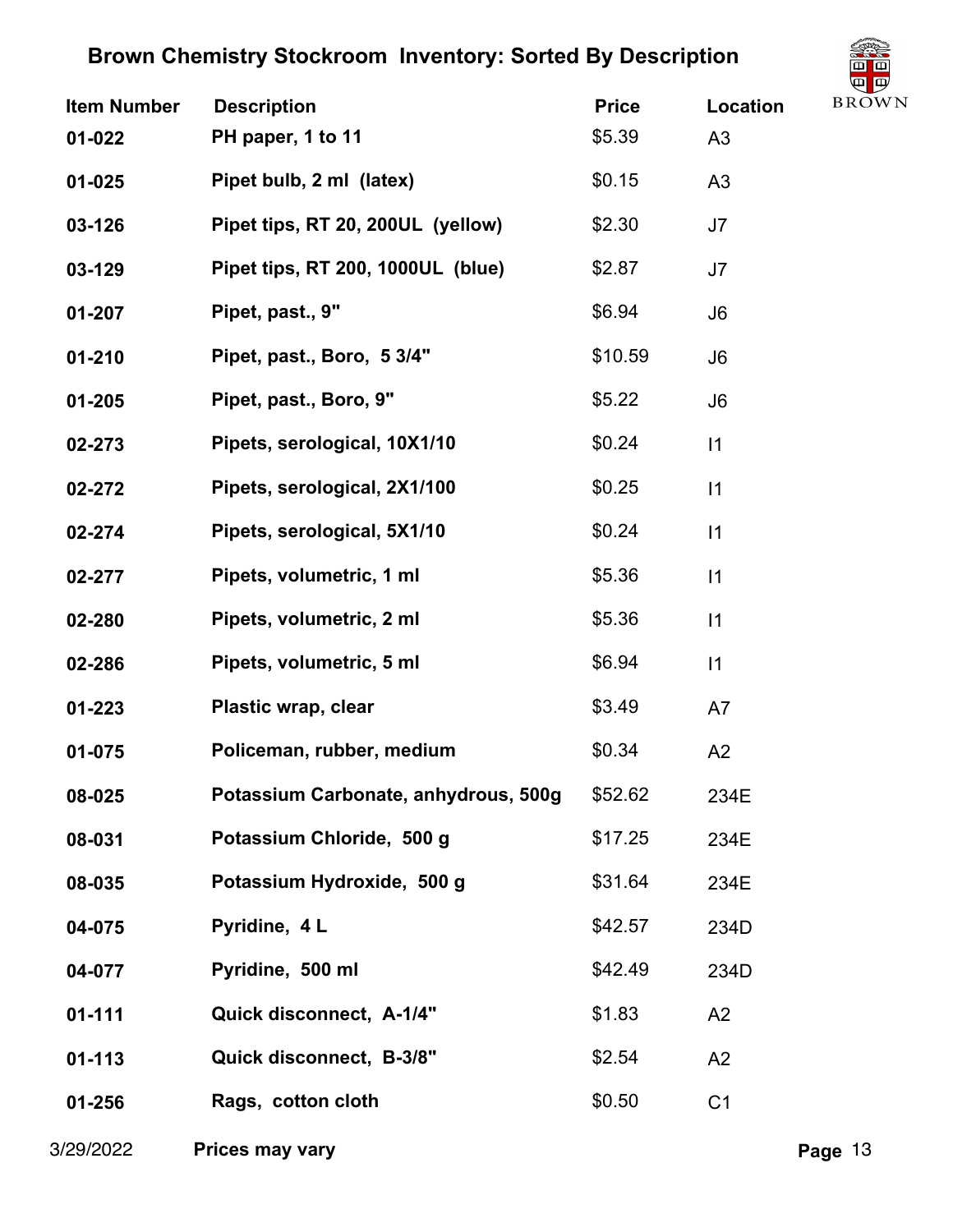

| <b>Item Number</b> | <b>Description</b>                     | <b>Price</b> | <b>BROW</b><br><b>Location</b> |
|--------------------|----------------------------------------|--------------|--------------------------------|
| 01-132             | Razor blades, 1 1/2"                   | \$0.09       | A <sub>1</sub>                 |
| 12-095             | Record Book - 300 pages                | \$22.99      | D <sub>2</sub>                 |
| 12-083             | <b>Research Notebook -200 pages</b>    | \$15.99      | D <sub>2</sub>                 |
| $01 - 243$         | <b>Safety glasses</b>                  | \$8.58       | C <sub>1</sub>                 |
| $01 - 244$         | <b>Safety Goggles w/ Eyeglass Arms</b> | \$11.74      | C <sub>1</sub>                 |
| 01-246             | <b>Safety Goggles w/ Strap</b>         | \$1.37       | C <sub>1</sub>                 |
| 08-058             | Sand, washed & dried                   | \$19.28      | 234E                           |
| 01-131             | Scoopula, 6.5"                         | \$1.34       | A <sub>1</sub>                 |
| $01 - 045$         | Septa, rubber, 14/20                   | \$0.26       | A3                             |
| $01 - 047$         | Septa, rubber, 19/22                   | \$0.50       | A3                             |
| 01-048             | Septa, rubber, 24/40                   | \$0.64       | A <sub>3</sub>                 |
| 01-037             | Septa, Rubber, 5 mm                    | \$0.23       | A3                             |
| 01-039             | Septa, Rubber, 7 mm                    | \$0.35       | A <sub>3</sub>                 |
| $01 - 042$         | Septa, Rubber, 8 mm                    | \$0.35       | A <sub>3</sub>                 |
| 01-044             | Septa, Rubber, 9-10 mm                 | \$0.28       | A <sub>3</sub>                 |
| 09-080             | <b>Sharps collector</b>                | \$2.35       | C <sub>2</sub>                 |
| 01-103             | Silicon Caulk, 3 oz                    | \$7.39       | A2                             |
| 01-030             | Soap, Dial, (antibacterial) 3.5 oz     | \$0.90       | A <sub>3</sub>                 |
| 08-044             | Sodium Bicarbonate, 500 g              | \$16.64      | 234E                           |
| 08-037             | Sodium Carbonate, 500 g                | \$41.13      | 234E                           |
| 08-046             | Sodium Chloride, 500 g                 | \$25.71      | 234E                           |
| 08-050             | Sodium Hydroxide, 500 g                | \$16.00      | 234E                           |
| 08-055             | Sodium Sulfate, 500 g                  | \$21.57      | 234E                           |
|                    |                                        |              |                                |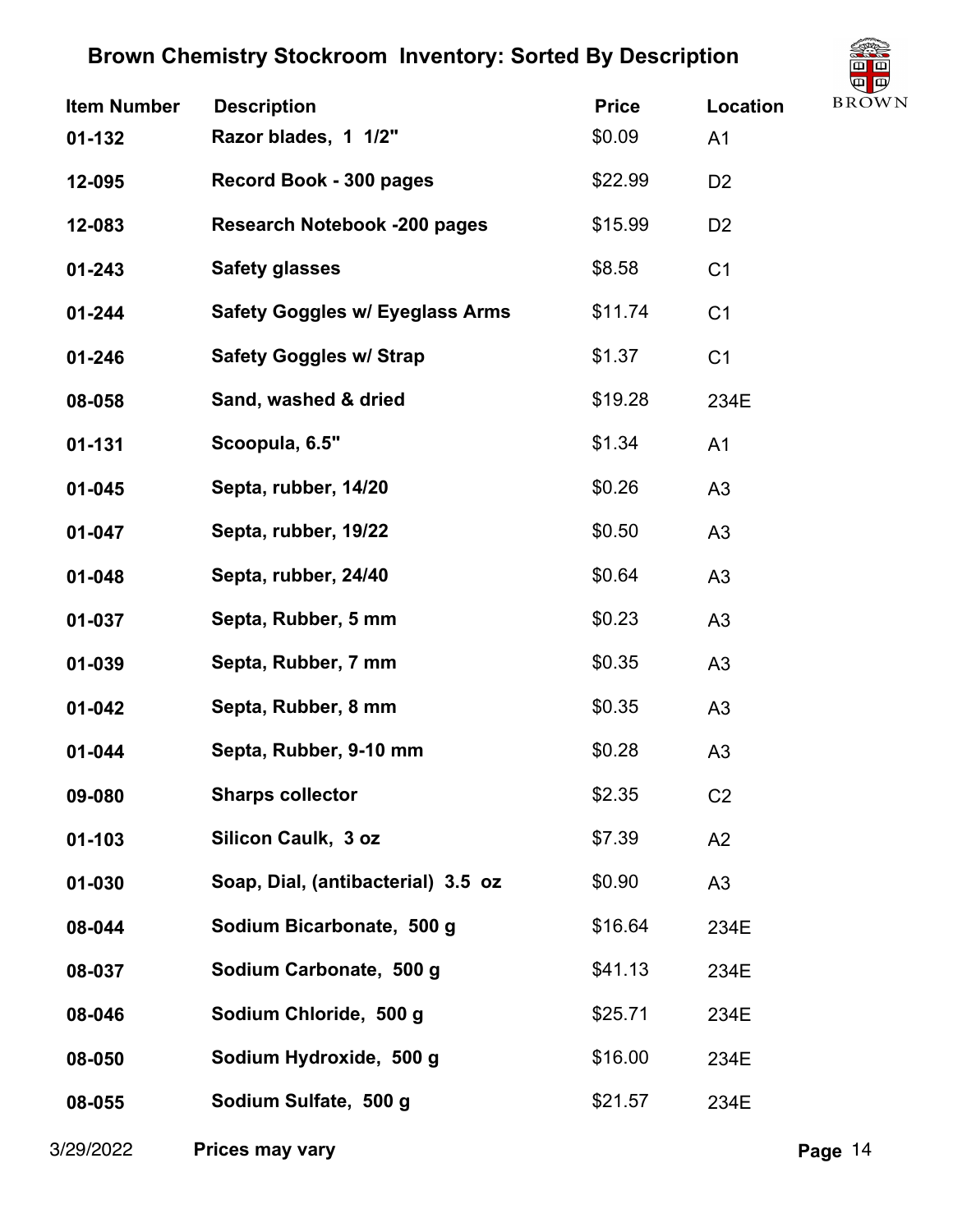

| <b>Item Number</b><br>$01 - 127$ | <b>Description</b><br>Spatula, micro, 8" | <b>Price</b><br>\$2.94 | Location<br>A <sub>1</sub> | ◡<br><b>BROW</b> |
|----------------------------------|------------------------------------------|------------------------|----------------------------|------------------|
| $01 - 129$                       | Spatula, weighing, 4"                    | \$7.06                 | A1                         |                  |
| $01 - 241$                       | Sponge - scotch brite, 3M, 3.6 x 0.7"    | \$2.03                 | C <sub>1</sub>             |                  |
| $01 - 240$                       | Sponge, 3M 4x6                           | \$2.18                 | C <sub>1</sub>             |                  |
| $01 - 152$                       | Stirring bar, Oct. 5/8 x 5/16            | \$2.62                 | A <sub>1</sub>             |                  |
| $01 - 154$                       | Stirring bar, Oct. 7/8 x 5/16            | \$2.02                 | A1                         |                  |
| $01 - 156$                       | Stirring bar, Oct. 1.5 X 5/16            | \$3.41                 | A1                         |                  |
| $01 - 157$                       | Stirring bar, Oct. 2 X 3/8               | \$5.58                 | A <sub>1</sub>             |                  |
| 01-161                           | Stirring bar, polygon 1 x 5/16           | \$2.88                 | A <sub>1</sub>             |                  |
| 01-160                           | Stirring bar, round, 1.25" X 5/16"       | \$5.39                 | A <sub>1</sub>             |                  |
| $01 - 153$                       | Stirring bar, round, 3/4 x 5/16          | \$2.90                 | A1                         |                  |
| $01 - 150$                       | Stirring bars, micro, 3 x 10 mm          | \$3.08                 | A1                         |                  |
| 02-290                           | Stirring rods, 200 mm                    | \$0.85                 | A1                         |                  |
| 01-373                           | Stopper, rubber, 1-hole, #0              | \$0.53                 | G <sub>1</sub>             |                  |
| 01-374                           | Stopper, rubber, 1-hole, #1              | \$0.64                 | G <sub>1</sub>             |                  |
| 01-392                           | Stopper, rubber, 1-hole, #10             | \$2.10                 | G <sub>1</sub>             |                  |
| 01-394                           | Stopper, rubber, 1-hole, #11             | \$3.10                 | G <sub>1</sub>             |                  |
| 01-395                           | Stopper, rubber, 1-hole, #12             | \$4.25                 | G <sub>1</sub>             |                  |
| 01-376                           | Stopper, rubber, 1-hole, #216            | \$0.59                 | G <sub>1</sub>             |                  |
| 01-378                           | Stopper, rubber, 1-hole, #3              | \$1.03                 | G <sub>1</sub>             |                  |
| 01-381                           | Stopper, rubber, 1-hole, #4              | \$1.53                 | G <sub>1</sub>             |                  |
| 01-383                           | Stopper, rubber, 1-hole, #5              | \$0.68                 | G <sub>1</sub>             |                  |
| 01-385                           | Stopper, rubber, 1-hole, #6              | \$0.85                 | G <sub>1</sub>             |                  |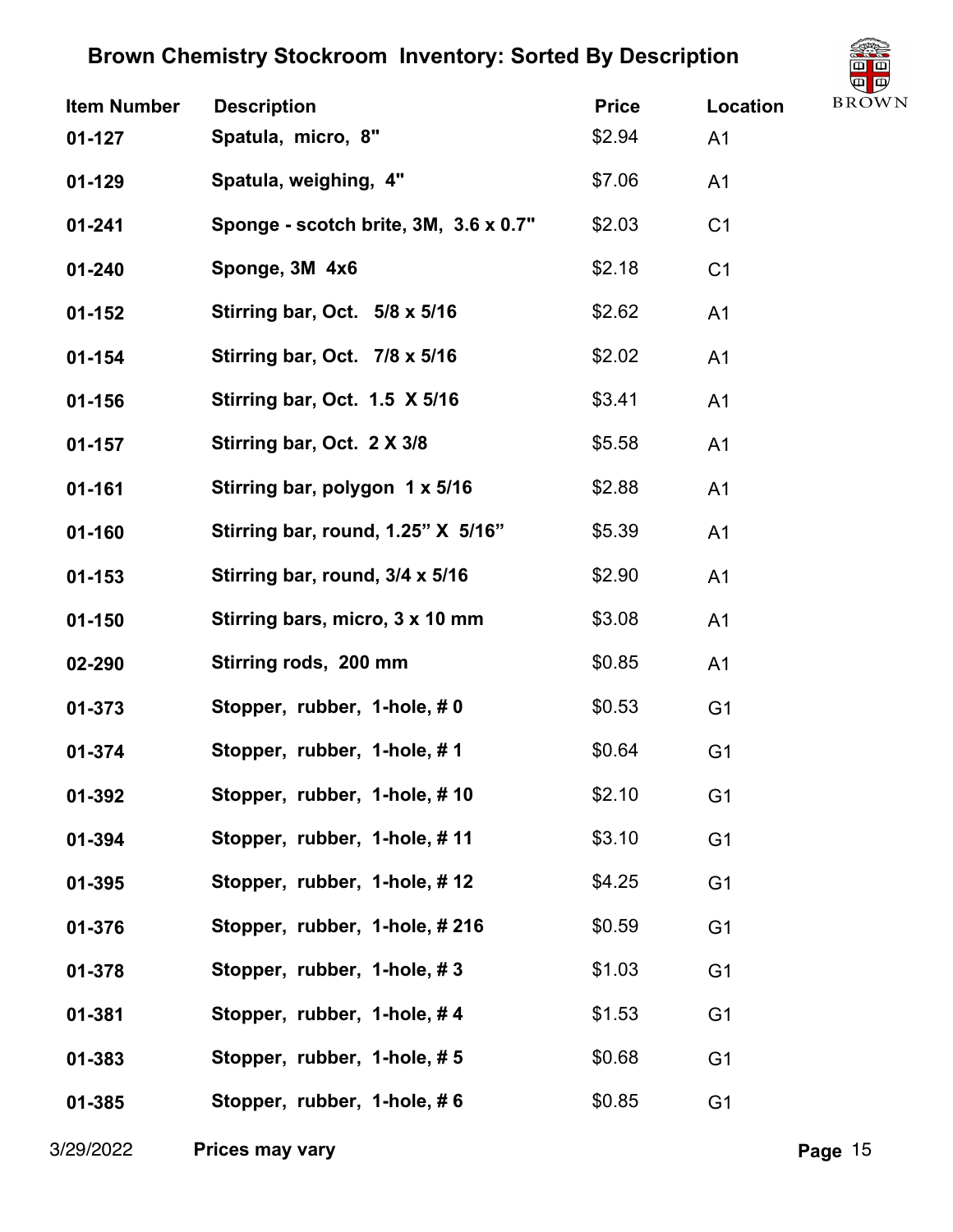

| <b>Item Number</b> | <b>Description</b>           | <b>Price</b> | Location       | ◡<br><b>BROW</b> |
|--------------------|------------------------------|--------------|----------------|------------------|
| 01-387             | Stopper, rubber, 1-hole, #7  | \$1.11       | G <sub>1</sub> |                  |
| 01-390             | Stopper, rubber, 1-hole, #8  | \$1.70       | G <sub>1</sub> |                  |
| 01-391             | Stopper, rubber, 1-hole, #9  | \$1.87       | G <sub>1</sub> |                  |
| 01-398             | Stopper, rubber, 2-hole, #0  | \$0.56       | G <sub>1</sub> |                  |
| 01-399             | Stopper, rubber, 2-hole, #1  | \$0.62       | G <sub>1</sub> |                  |
| $01 - 415$         | Stopper, rubber, 2-hole, #10 | \$2.42       | G <sub>1</sub> |                  |
| $01 - 417$         | Stopper, rubber, 2-hole, #11 | \$9.02       | G <sub>1</sub> |                  |
| $01 - 419$         | Stopper, rubber, 2-hole, #12 | \$6.46       | G <sub>1</sub> |                  |
| $01 - 401$         | Stopper, rubber, 2-hole, #2  | \$0.73       | G <sub>1</sub> |                  |
| $01 - 403$         | Stopper, rubber, 2-hole, #3  | \$1.10       | G <sub>1</sub> |                  |
| $01 - 405$         | Stopper, rubber, 2-hole, #4  | \$1.24       | G <sub>1</sub> |                  |
| 01-407             | Stopper, rubber, 2-hole, #5  | \$1.38       | G <sub>1</sub> |                  |
| 01-409             | Stopper, rubber, 2-hole, #6  | \$0.85       | G <sub>1</sub> |                  |
| $01 - 411$         | Stopper, rubber, 2-hole, #7  | \$1.24       | G <sub>1</sub> |                  |
| 01-412             | Stopper, rubber, 2-hole, #8  | \$3.25       | G <sub>1</sub> |                  |
| $01 - 413$         | Stopper, rubber, 2-hole, #9  | \$2.23       | G <sub>1</sub> |                  |
| 01-350             | Stopper, rubber, Solid # 0   | \$0.56       | G <sub>1</sub> |                  |
| $01 - 353$         | Stopper, rubber, Solid #1    | \$0.56       | G <sub>1</sub> |                  |
| 01-369             | Stopper, rubber, Solid #10   | \$5.37       | G <sub>1</sub> |                  |
| 01-370             | Stopper, rubber, Solid #11   | \$3.49       | G <sub>1</sub> |                  |
| 01-372             | Stopper, rubber, Solid #12   | \$3.66       | G <sub>1</sub> |                  |
| 01-355             | Stopper, rubber, Solid #2    | \$0.75       | G <sub>1</sub> |                  |
| 01-356             | Stopper, rubber, Solid #3    | \$0.66       | G <sub>1</sub> |                  |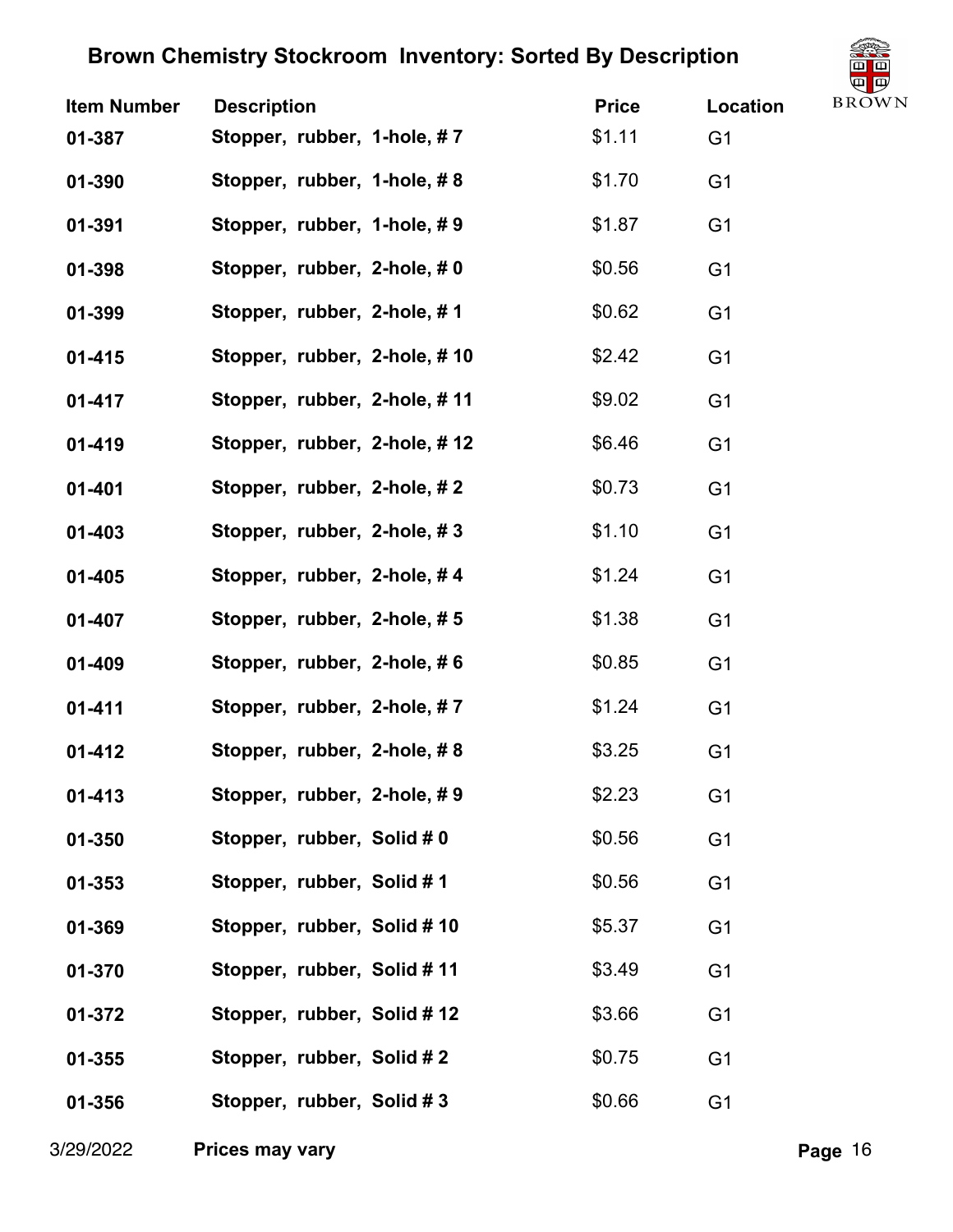

| <b>Item Number</b> | <b>Description</b>                   | <b>Price</b> | <b>Location</b> | ◡<br><b>BROW</b> |
|--------------------|--------------------------------------|--------------|-----------------|------------------|
| 01-357             | Stopper, rubber, Solid #4            | \$0.94       | G <sub>1</sub>  |                  |
| 01-359             | Stopper, rubber, Solid #5            | \$0.86       | G <sub>1</sub>  |                  |
| 01-361             | Stopper, rubber, Solid #6            | \$0.88       | G <sub>1</sub>  |                  |
| 01-363             | Stopper, rubber, Solid #7            | \$1.11       | G <sub>1</sub>  |                  |
| 01-365             | Stopper, rubber, Solid #8            | \$1.31       | G <sub>1</sub>  |                  |
| 01-367             | Stopper, rubber, Solid #9            | \$1.69       | G <sub>1</sub>  |                  |
| 06-080             | Sulfuric Acid, 2.5 L                 | \$30.95      | 234D            |                  |
| 09-027             | Syringe, Hypodermic, glass, LL 2 cc  | \$10.98      | 234C            |                  |
| 09-030             | Syringe, Hypodermic, glass, LL 5 cc  | \$8.57       | 234C            |                  |
| 09-035             | Syringe, Hypodermic, glass, LL 10 cc | \$15.02      | 234C            |                  |
| 09-039             | Syringe, Hypodermic, glass, LL 20 cc | \$17.58      | 234C            |                  |
| 09-041             | Syringe, Hypodermic, glass, LL 30 cc | \$55.13      | 234C            |                  |
| 09-045             | Syringe, Hypodermic, glass, LL 50 cc | \$39.97      | 234C            |                  |
| 09-062             | Syringe, plastic, 10cc (10 ml)       | \$0.12       | 234C            |                  |
| 09-053             | Syringe, plastic, 1cc (1 ml)         | \$0.16       | 234C            |                  |
| 09-058             | Syringe, plastic, 5cc (5 ml)         | \$0.09       | 234C            |                  |
| 09-066             | Syringe, plastic, 60cc (60 ml)       | \$0.52       | 234C            |                  |
| 09-024             | Syringe, Tuberculin, glass, LL 1 ml  | \$9.95       | 234C            |                  |
| 01-071             | Tape, Labeling, white, 3/4"          | \$7.58       | A2              |                  |
| $01 - 147$         | Teflon sleeves, 24/40 (thin sleeve)  | \$2.19       | A <sub>1</sub>  |                  |
| $01 - 145$         | Teflon sleeves, 14/20                | \$2.10       | A <sub>1</sub>  |                  |
| $01 - 146$         | Teflon sleeves, 19/22                | \$5.35       | A1              |                  |
| 03-111             | Test tube support, 18-20mm, peg rack | \$10.68      | J3              |                  |
|                    |                                      |              |                 |                  |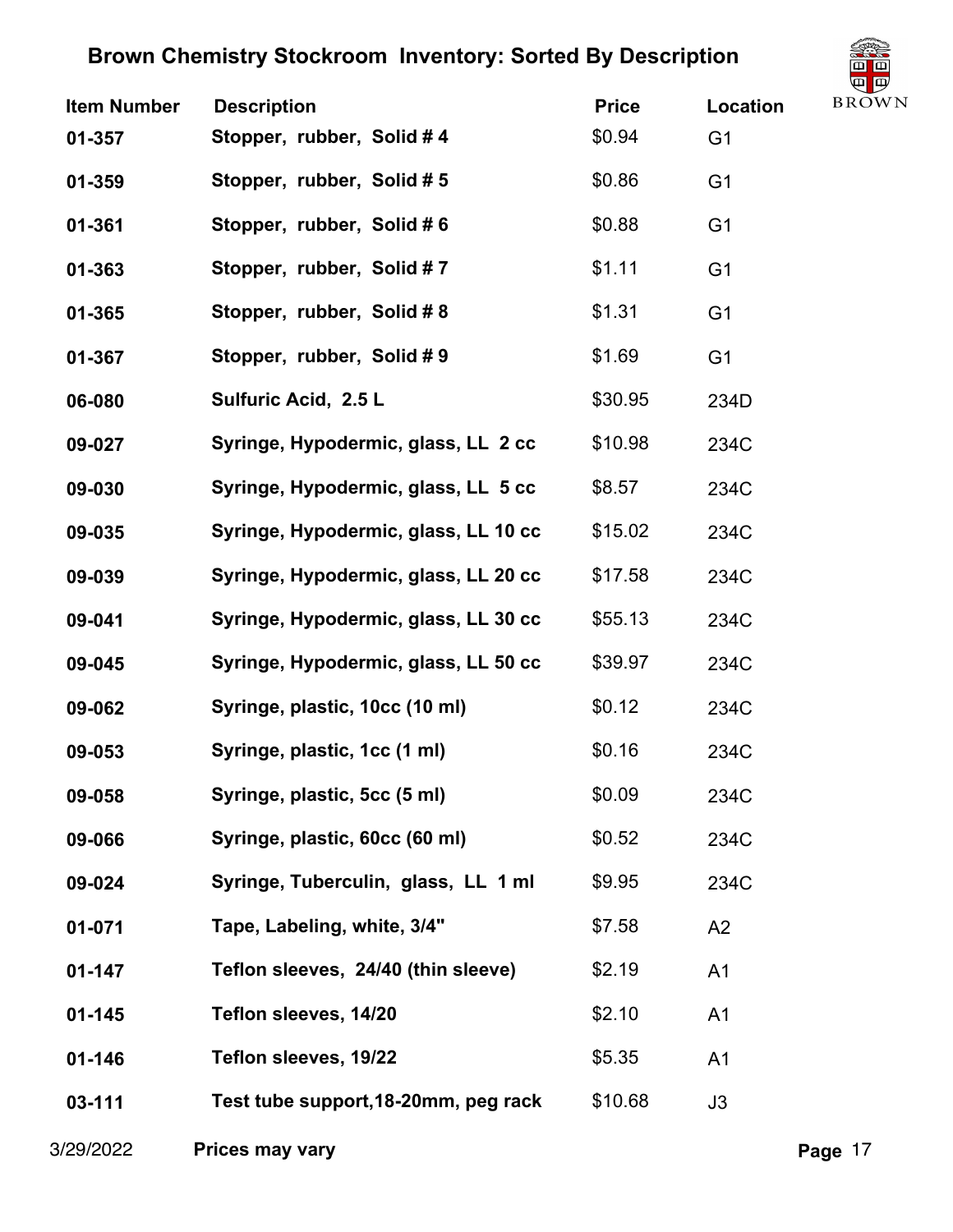

| <b>Item Number</b><br>04-082 | <b>Description</b><br>Tetrahydrofuran, 4 L | <b>Price</b><br>\$49.09 | Location<br>234D | $\sum$<br><b>BROW</b> |
|------------------------------|--------------------------------------------|-------------------------|------------------|-----------------------|
| 04-084                       | Tetrahydrofuran, 500 ml                    | \$16.16                 | 234D             |                       |
| 03-185                       | Tins, 2 oz                                 | \$0.42                  | K <sub>1</sub>   |                       |
| 03-144                       | TLC prep plates, 1mm, 20X20cm              | \$10.97                 | J6               |                       |
| 03-148                       | TLC Silica gel 60F plates, 20x20           | \$5.85                  | J <sub>6</sub>   |                       |
| 14-055                       | Toluene D8, 10 g                           | \$49.72                 | D <sub>1</sub>   |                       |
| 04-086                       | Toluene, 4L                                | \$26.03                 | 234D             |                       |
| 04-088                       | Toluene, 500 ml                            | \$19.10                 | 234D             |                       |
| 03-170                       | Trays, plastic, 1" x 1" x 1"               | \$0.32                  | J <sub>1</sub>   |                       |
| 03-175                       | Trays, plastic, 2 7/8" x 1 3/16" x 1"      | \$0.80                  | J <sub>1</sub>   |                       |
| 03-177                       | Trays, plastic, 29/16" x 29/16" x 1"       | \$1.12                  | J <sub>1</sub>   |                       |
| 03-173                       | Trays, plastic, $2" \times 2" \times 3/4"$ | \$0.68                  | J <sub>1</sub>   |                       |
| 03-181                       | Trays, plastic, 4 5/8" X 3 1/2" x 1"       | \$1.52                  | J <sub>1</sub>   |                       |
| 03-179                       | Trays, plastic, 4 x 4 x 3                  | \$1.49                  | J <sub>1</sub>   |                       |
| 04-091                       | Trichloroethylene, 4 L                     | \$41.19                 | 234D             |                       |
| 04-093                       | Trichloroethylene, 500 ml                  | \$6.34                  | 234D             |                       |
| 03-033                       | Tubing - latex, 1/2 X 1/16                 | \$1.65                  | 15               |                       |
| 03-035                       | Tubing - latex, 1/2 X 3/32                 | \$1.94                  | 15               |                       |
| 03-029                       | Tubing - latex, 1/2 X 3/4                  | \$2.60                  | 5                |                       |
| 03-019                       | Tubing - latex, 1/4 X 1/16                 | \$0.48                  | 15               |                       |
| 03-022                       | Tubing - latex, 1/4 x 3/16                 | \$2.81                  | 15               |                       |
| 03-009                       | Tubing - latex, 1/8 X 1/16                 | \$0.66                  | 5                |                       |
| 03-010                       | Tubing - latex, 3/16 X 1/16                | \$0.59                  | 15               |                       |
|                              |                                            |                         |                  |                       |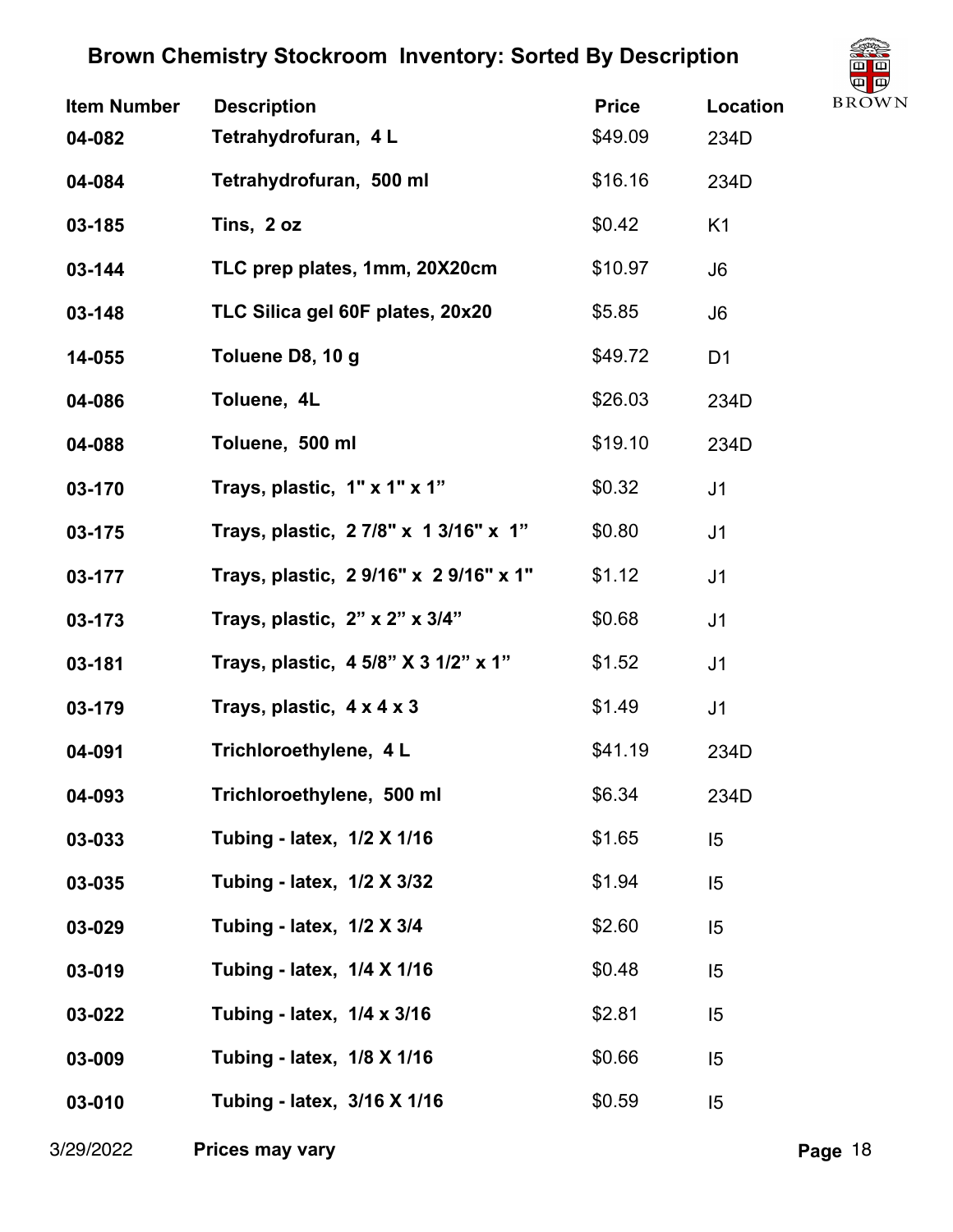

| <b>Item Number</b> | <b>Description</b>                   | <b>Price</b> | $\cup$<br><b>BROW</b><br>Location |
|--------------------|--------------------------------------|--------------|-----------------------------------|
| 03-026             | Tubing - latex, 3/8 X 1/16           | \$0.61       | 15                                |
| 03-027             | Tubing - latex, 3/8 x 3/32           | \$1.55       | 15                                |
| 03-066             | <b>Tubing - PVC, 1 x 1/8</b>         | \$1.74       | 4                                 |
| 03-057             | Tubing - PVC, 1/2 x 1/16             | \$0.80       | 14                                |
| 03-056             | Tubing - PVC, 1/2 x 1/8              | \$1.09       | 4                                 |
| 03-058             | Tubing - PVC, 1/2 x 3/32             | \$0.83       | 4                                 |
| 03-047             | Tubing - PVC, 1/4 x 1/16             | \$0.54       | 4                                 |
| 03-048             | Tubing - PVC, 1/4 x 1/8              | \$0.79       | 14                                |
| 03-044             | Tubing - PVC, 1/8 x 1/16             | \$0.16       | 4                                 |
| 03-046             | Tubing - PVC, 3/16 x 1/16            | \$0.46       | 14                                |
| 03-054             | Tubing - PVC, 3/8 x 1/16             | \$0.76       | 4                                 |
| 03-059             | Tubing - PVC, 5/8 x 1/8              | \$1.32       | 4                                 |
| 03-086             | Tubing - Vacuum, 1" ID x 3/8 wall    | \$23.90      |                                   |
| 03-084             | Tubing - Vacuum, 1/2" ID x 5/16 wall | \$12.02      |                                   |
| 03-083             | Tubing - Vacuum, 1/4" ID x 3/16 wall | \$1.64       |                                   |
| 03-085             | Tubing - Vacuum, 3/4" ID x 3/8 wall  | \$20.25      |                                   |
| 03-145             | Vacuum Pump Oil, #19                 | \$25.23      | 234D                              |
| 02-317             | Vials, Boro glass, 1 Dram            | \$0.14       | J5                                |
| 02-312             | Vials, Boro glass, 1/2 Dram          | \$0.20       | J5                                |
| 02-330             | Vials, Boro glass, 11 Dram           | \$0.64       | J5                                |
| 02-322             | Vials, Boro glass, 2 Dram            | \$0.17       | J5                                |
| 02-325             | Vials, Boro glass, 4 Dram            | \$0.27       | J <sub>5</sub>                    |
| 02-328             | Vials, Boro glass, 8 Dram            | \$0.44       | J <sub>5</sub>                    |
|                    |                                      |              |                                   |